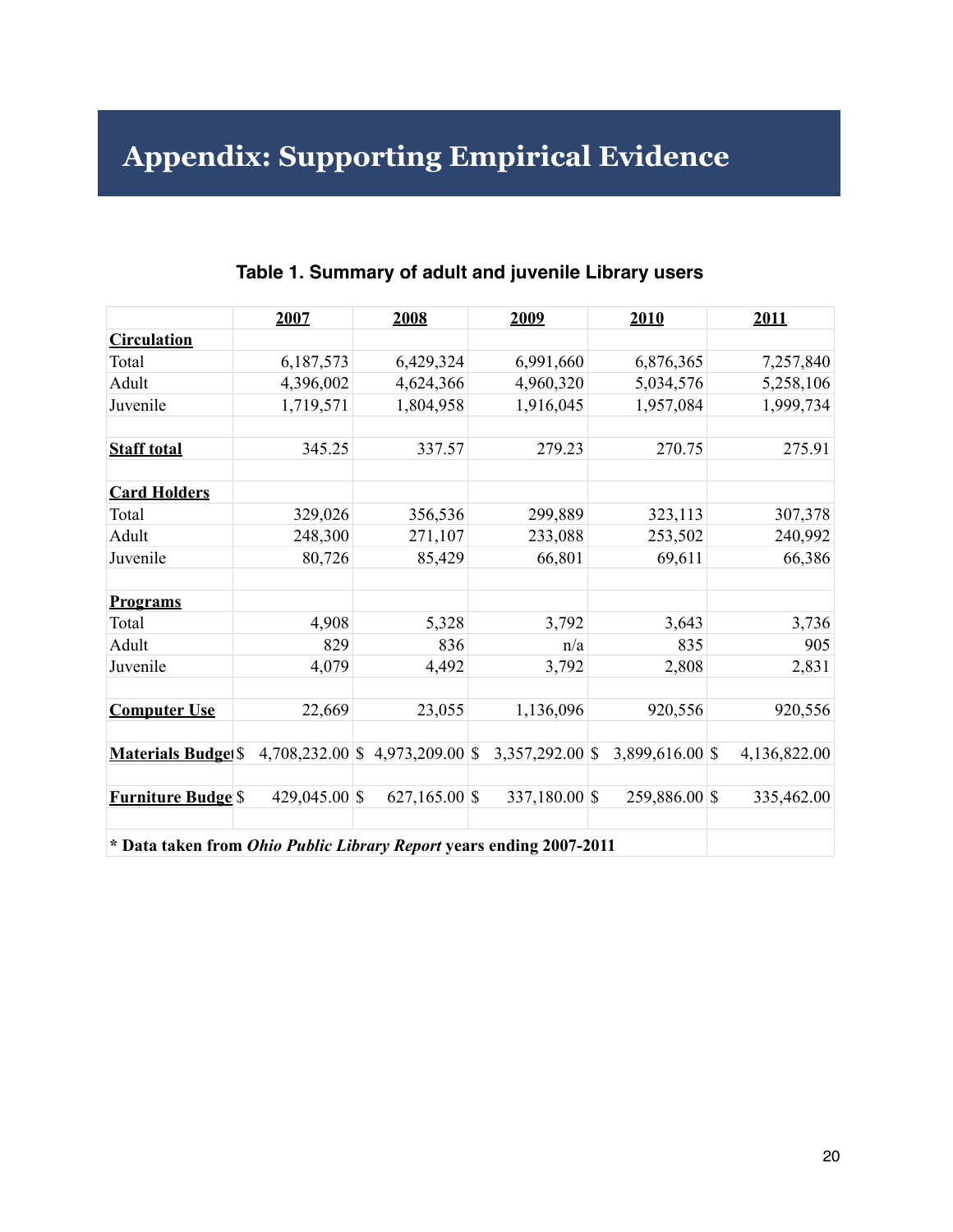|         | 2011 circulation of items worth \$25.00 and under |                     |                 |  |  |  |  |
|---------|---------------------------------------------------|---------------------|-----------------|--|--|--|--|
| Code    | Meaning                                           | <b>Record Count</b> | <b>TOTAL</b>    |  |  |  |  |
|         | $0$ Book - adult                                  | 138,112             | \$2,899,383.93  |  |  |  |  |
|         | $1$ Book - juv                                    | 238,218             | \$3,787,001.56  |  |  |  |  |
|         | 2 Paperback - adult                               | 216,243             | \$2,876,913.55  |  |  |  |  |
|         | 3 Paperback - juv                                 | 66,877              | \$458,820.20    |  |  |  |  |
|         | 4 Book Adult                                      | 13                  | \$168.89        |  |  |  |  |
|         | 5 Paperback Adult                                 | 5                   | \$55.97         |  |  |  |  |
|         | $6$ Book - large print-adult                      | $\overline{27}$     | \$373.43        |  |  |  |  |
|         | 7 Book - large print-juv                          | 5                   | \$79.05         |  |  |  |  |
|         | 8 Book - large print paperback                    | $\overline{7}$      | \$99.00         |  |  |  |  |
|         | 9 BoardBook                                       | 10,930              | \$78,059.26     |  |  |  |  |
|         | 10 Book - foreign language-adult                  | 588                 | \$7,929.24      |  |  |  |  |
|         | 11 Book - foreign language-juv                    | 331                 | \$4,116.37      |  |  |  |  |
|         | 18 Sheet music                                    | 1                   | \$12.95         |  |  |  |  |
|         | 19 Music book                                     | $\overline{37}$     | \$451.40        |  |  |  |  |
|         | 20 Book - Adult - No Holds                        | 376                 | \$8,074.01      |  |  |  |  |
|         | 21 Multi-Volume set Adult                         | 8                   | \$172.00        |  |  |  |  |
|         | 22 Multi-Volume set Juvenile                      | 38                  | \$740.75        |  |  |  |  |
| Totals: | <b>TOTALS</b>                                     | 671,816             | \$10,122,451.56 |  |  |  |  |
|         |                                                   |                     |                 |  |  |  |  |
|         | 2011 Circulation of items \$25.01 - \$100.00      |                     |                 |  |  |  |  |
| Code    | Meaning                                           | <b>Record Count</b> | Price           |  |  |  |  |
|         | $0$ Book - adult                                  | 130,641             | \$3,718,134.38  |  |  |  |  |
|         | $1$ Book - juv                                    | 14,781              | \$427,023.50    |  |  |  |  |
|         | 2 Paperback - adult                               | 12,108              | \$410,944.24    |  |  |  |  |
|         | 3 Paperback - juv                                 | 481                 | \$15,421.95     |  |  |  |  |
|         | 4 Book Adult                                      | 11                  | \$280.00        |  |  |  |  |
|         | 5 Paperback Adult                                 | 10                  | \$254.99        |  |  |  |  |
|         | 6 Book - large print-adult                        | 54                  | \$1,454.39      |  |  |  |  |
|         | 8 Book - large print paperback                    | 10                  | \$258.76        |  |  |  |  |
|         | 9 BoardBook                                       | $\overline{2}$      | \$50.00         |  |  |  |  |
|         | 10 Book - foreign language-adult                  | 299                 | \$8,108.35      |  |  |  |  |
|         | 11 Book - foreign language-juv                    | 17                  | \$711.94        |  |  |  |  |
|         | 17 Gov Document                                   | 1                   | \$25.00         |  |  |  |  |
|         | 19 Music book                                     | 44                  | \$1,320.00      |  |  |  |  |
|         | 20 Book - Adult - No Holds                        | 881                 | \$24,010.67     |  |  |  |  |
|         | 21 Multi-Volume set Adult                         | 116                 | \$4,009.00      |  |  |  |  |
|         | 22 Multi-Volume set Juvenile                      | 76                  | \$2,600.17      |  |  |  |  |
|         |                                                   |                     |                 |  |  |  |  |
| Totals: |                                                   | 159,532             | \$4,614,607.34  |  |  |  |  |
|         | 2011 circulation of items worth \$101 - \$200     |                     |                 |  |  |  |  |
| Code    | Meaning                                           | <b>Record Count</b> | Price           |  |  |  |  |
|         | $0$ Book - adult                                  | 141                 | \$18,804.68     |  |  |  |  |
|         | $1$ Book - juv                                    | 118                 | \$17,333.77     |  |  |  |  |
|         |                                                   |                     |                 |  |  |  |  |
|         |                                                   |                     |                 |  |  |  |  |
|         | 2 Paperback - adult                               | 57                  | \$7,147.92      |  |  |  |  |

# **Table 2. Circulation Statistics by Item Value**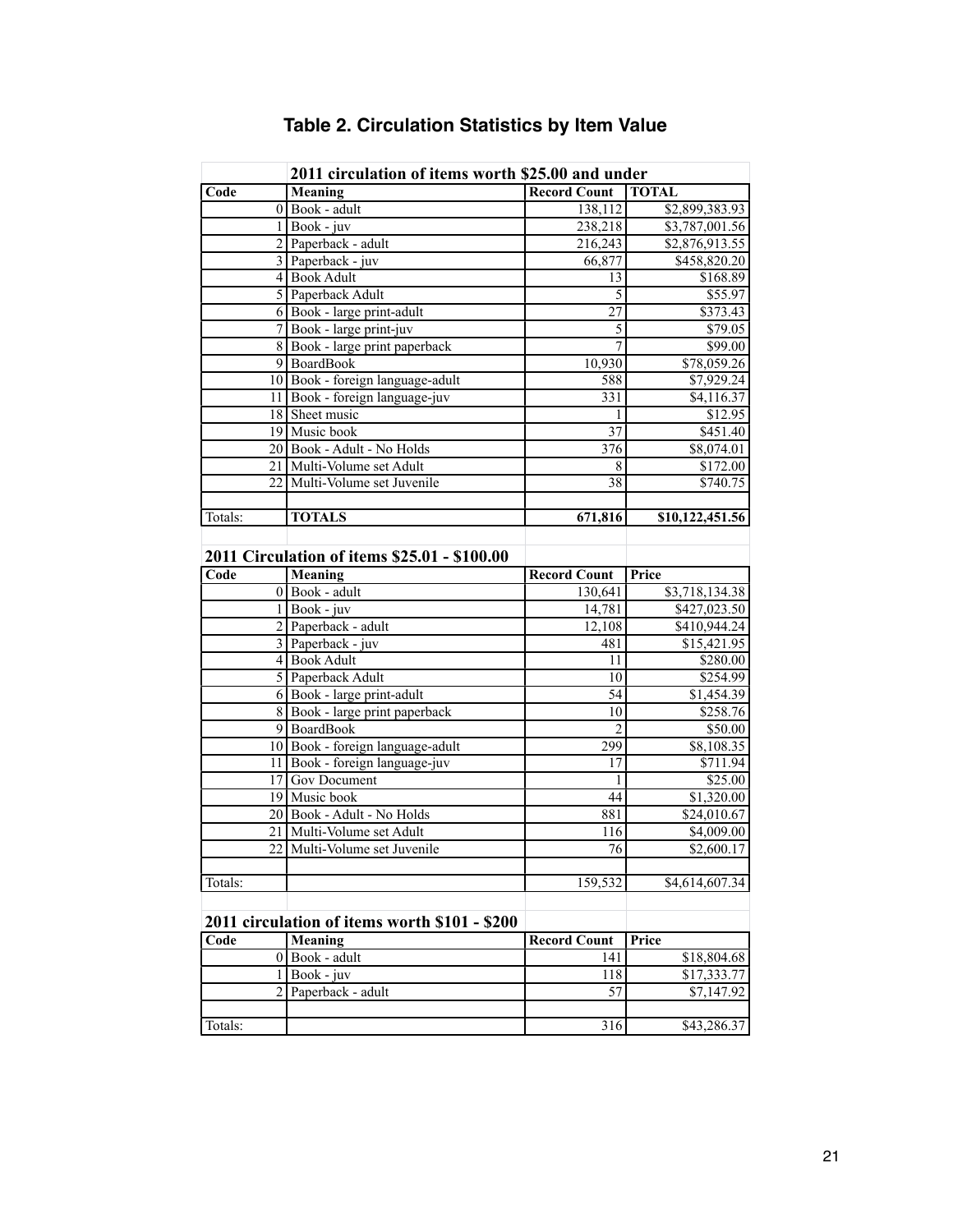| Table 3. Evidence of Wireless Connectivity Use by Buildings |  |  |  |
|-------------------------------------------------------------|--|--|--|
|-------------------------------------------------------------|--|--|--|

| <b>Wireless Internet Connections</b><br>June 7 - June 17, 2012 |                                        |  |  |  |
|----------------------------------------------------------------|----------------------------------------|--|--|--|
|                                                                | <b>Number of</b><br><b>Connections</b> |  |  |  |
| Birmingham                                                     | 52                                     |  |  |  |
| Heatherdowns                                                   | 133                                    |  |  |  |
| Holland                                                        | 224                                    |  |  |  |
| Kent                                                           | 135                                    |  |  |  |
| Lagrange                                                       | 141                                    |  |  |  |
| Locke                                                          | 37                                     |  |  |  |
| Maumee                                                         | 65                                     |  |  |  |
| Mott                                                           | 84                                     |  |  |  |
| Oregon                                                         | 129                                    |  |  |  |
| <b>Point Place</b>                                             | 93                                     |  |  |  |
| <b>Reynolds Corners</b>                                        | 109                                    |  |  |  |
| Sanger                                                         | 218                                    |  |  |  |
| South                                                          | 153                                    |  |  |  |
| Sylvania                                                       | 164                                    |  |  |  |
| <b>Toledo Heights</b>                                          | 77                                     |  |  |  |
| Washington                                                     | 130                                    |  |  |  |
| Waterville                                                     | 123                                    |  |  |  |
| <b>West Toledo</b>                                             | 85                                     |  |  |  |
| Main Library                                                   | 999                                    |  |  |  |
| Total:                                                         | 3151                                   |  |  |  |

#### **Table 4. Usage of Meeting Space in the Department of Business, Technology, and Science**

|              | <b>Public Meetings</b> |        | <b>Staff Meetings</b> |                   |
|--------------|------------------------|--------|-----------------------|-------------------|
| Month        | count                  | hours  | count                 | hours             |
| January      | 35                     | 65.25  |                       | 2.00              |
| February     | 32                     | 63.50  |                       | 3.50              |
| March        | 50                     | 88.75  | 2                     | 1.50              |
| April        | 30                     | 61.25  | $\overline{2}$        | 4.00              |
| May          | 36                     | 78.50  |                       | 1.00              |
| June         | 44                     | 68.50  |                       | 1.50              |
| July         | 37                     | 64.25  | $\overline{2}$        | 4.00              |
| August       | 41                     | 78.25  | $\overline{2}$        | 2.25              |
| September    | 36                     | 53.25  |                       | 2.00              |
| October      | 46                     | 90.00  | $\theta$              | 0.00 <sub>l</sub> |
| November     | 57                     | 118.50 |                       | 2.00              |
| December     | 35                     | 67.00  |                       | 1.00              |
| <b>Total</b> | 479                    | 897.00 | 15                    | 24.75             |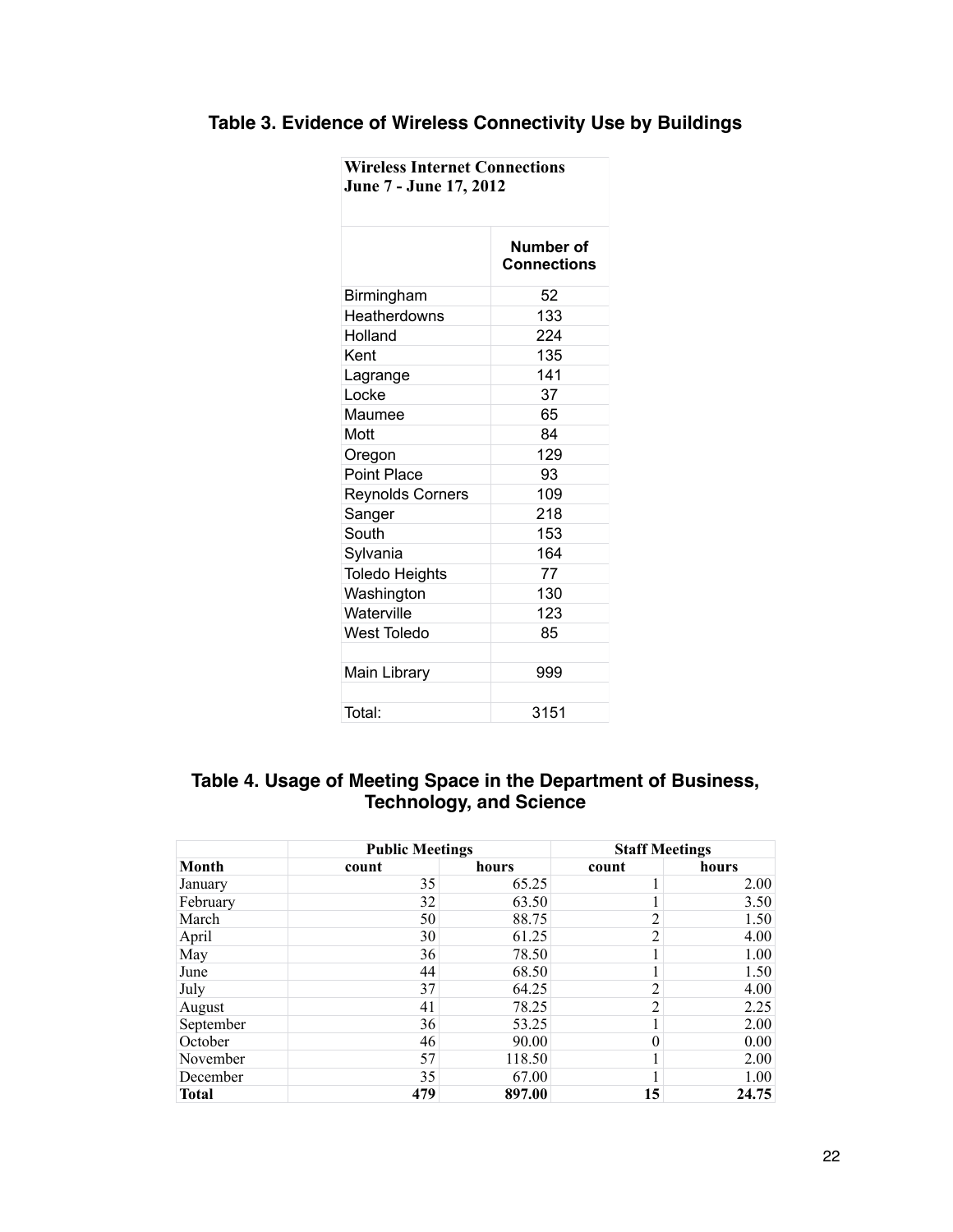| Agency                  | Logons | Agency                                            | <b>ADULT Logons Agency</b> |                  | <b>JUV Logons</b> |
|-------------------------|--------|---------------------------------------------------|----------------------------|------------------|-------------------|
| Birmingham              | 25333  | Birmingham                                        | 11149                      | Birmingham       | 14184             |
| Heatherdowns            | 51550  | Heatherdowns                                      | 42330                      | Heatherdowns     | 9220              |
| Holland                 | 49359  | Holland                                           | 39799                      | Holland          | 9560              |
| Kent                    | 32131  | Kent                                              | 20234                      | Kent             | 11897             |
| Lagrange                | 39350  | Lagrange                                          | 26889                      | Lagrange         | 12461             |
| Locke                   | 28987  | Locke                                             | 19580                      | Locke            | 9407              |
| Main - BTS/HUN          | 70975  | Main - BTS/HUM                                    | 61121                      | Main - BTS/HUN   | 9854              |
| Main - Children         | 28594  | Main - Children                                   | 9050                       | Main - Children  | 19544             |
| Main - Local His        | 8157   | Main - Local Histor                               | 5957                       | Main - Local His | 2200              |
| Main - Pop Teen         | 161998 | Main - Pop Teen                                   | 137723                     | Main - Pop Teen  | 24275             |
| Maumee                  | 25936  | Maumee                                            | 22084                      | Maumee           | 3852              |
| Mott                    | 31162  | Mott                                              | 18476                      | Mott             | 12686             |
| Oregon                  | 39436  | Oregon                                            | 32772                      | Oregon           | 6664              |
| Outreach                | 532    | Outreach                                          | 532                        | Outreach         | $\theta$          |
| Point Place             | 20862  | Point Place                                       | 15526                      | Point Place      | 5336              |
| Reynolds Corner         | 44483  | <b>Reynolds Corners</b>                           | 35940                      | Reynolds Corner  | 8543              |
| Sanger                  | 67512  | Sanger                                            | 55486                      | Sanger           | 12026             |
| South                   | 30904  | South                                             | 20774                      | South            | 10130             |
| Sylvania                | 35199  | Sylvania                                          | 30301                      | Sylvania         | 4898              |
| Toledo Heights          | 24097  | <b>Toledo Heights</b>                             | 15092                      | Toledo Heights   | 9005              |
| Washington              | 39288  | Washington                                        | 32192                      | Washington       | 7096              |
| Waterville              | 16042  | Waterville                                        | 13340                      | Waterville       | 2702              |
| West Toledo             | 30798  | West Toledo                                       | 22174                      | West Toledo      | 8624              |
| <b>TOTAL</b>            | 902685 | <b>TOTAL</b>                                      | 688521                     | <b>TOTAL</b>     | 214164            |
|                         |        |                                                   |                            |                  |                   |
|                         |        |                                                   |                            |                  |                   |
| <b>MAIN-AGEN(Logons</b> |        | MAIN - AGENCY ADULT Logons MAIN - AGEN(JUV Logons |                            |                  |                   |
| Main - BTS/HUN          | 70975  | Main - BTS/HUM                                    | 61121                      | Main - BTS/HUN   | 9854              |
| Main - Children         | 28594  | Main - Children                                   | 9050                       | Main - Children  | 19544             |
| Main - Local His        | 8157   | Main - Local Histor                               | 5957                       | Main - Local His | 2200              |
| Main - Pop Teen         | 161998 | Main - Pop Teen                                   | 137723                     | Main - Pop Teen  | 24275             |
| <b>TOTAL</b>            | 269724 | <b>TOTAL</b>                                      | 213851                     | <b>TOTAL</b>     | 55873             |

# **Table 5. Evidence of Diversity of Computer Use in TLCPL**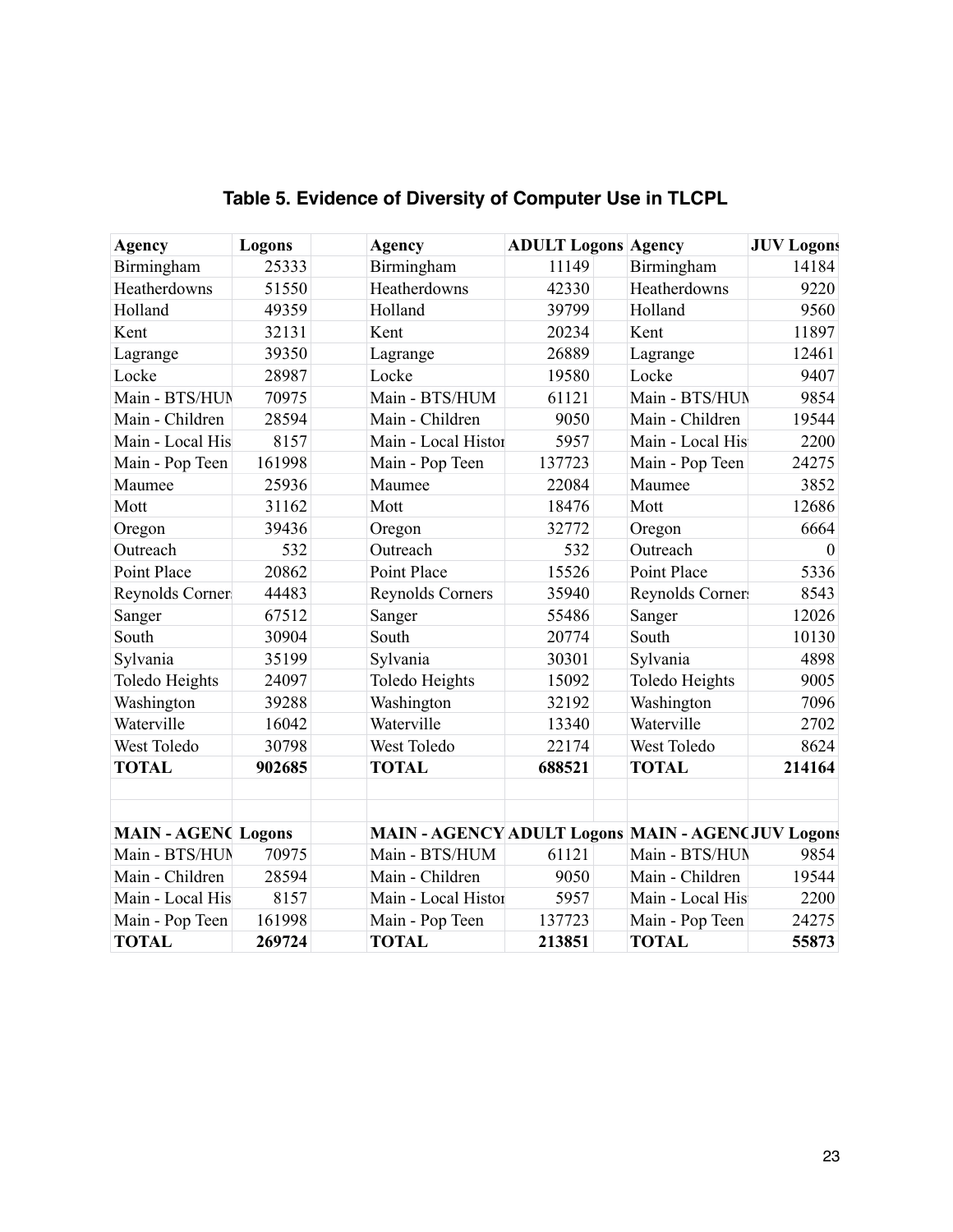## **Table 6. Lucas County, OH (Mid-March of 2009) Economic Base**

High-profile industries economic base industries ( $LQ > 1.9$ ) are typeset in bold font. The list excludes farming, railroads, and federal, state, and local government.

| <b>NAICS</b> Industry                                          |                | <b>Number Employm US empl Location</b> |        |          |
|----------------------------------------------------------------|----------------|----------------------------------------|--------|----------|
|                                                                |                | <b>Establis (mid March)</b>            |        | Quotient |
| 114111 Finfish Fishing                                         | $\overline{c}$ | $\overline{4}$                         | 3549   | 0.68     |
| 114112 Shellfish Fishing                                       | $\mathbf{1}$   | $\overline{2}$                         | 1829   | 0.66     |
| 115114 Postharvest Crop Activities (except Cotton Ginning)     | $\mathbf{1}$   | 32                                     | 35662  | 0.54     |
| 115210 Support Activities for Animal Production                | $\overline{2}$ | $\mathfrak{Z}$                         | 20065  | 0.09     |
| 211111 Crude Petroleum and Natural Gas Extraction              | $\overline{2}$ | 3                                      | 98516  | 0.02     |
| 212312 Crushed and Broken Limestone Mining and Quarrying       | $\mathfrak{Z}$ | 41                                     | 26674  | 0.93     |
| 212321 Construction Sand and Gravel Mining                     | $\overline{2}$ | 32                                     | 18887  | 1.02     |
| 213112 Support Activities for Oil and Gas Operations           | $\overline{2}$ | $\boldsymbol{7}$                       | 197378 | 0.02     |
| 221112 Fossil Fuel Electric Power Generation                   | $\mathbf{1}$   | 176                                    | 64083  | 1.66     |
| 221122 Electric Power Distribution                             | 11             | 278                                    | 390375 | 0.43     |
| 221210 Natural Gas Distribution                                | $\overline{4}$ | 137                                    | 84720  | 0.98     |
| 221310 Water Supply and Irrigation Systems                     | $\mathbf{1}$   | $\overline{2}$                         | 34252  | 0.04     |
| 236115 New Single-Family Housing Construction (except For-     | 40             | 114                                    | 218269 | 0.31     |
| 236116 New Multifamily Housing Construction (except For-S)     | $\mathbf{1}$   | $\overline{2}$                         | 39867  | 0.03     |
| 236117 New Housing For-Sale Builders                           | 15             | 38                                     | 114731 | 0.20     |
| 236118 Residential Remodelers                                  | 72             | 292                                    | 265943 | 0.66     |
| 236210 Industrial Building Construction                        | $\overline{4}$ | 14                                     | 72602  | 0.12     |
| 236220 Commercial and Institutional Building Construction      | 37             | 473                                    | 579437 | 0.49     |
| 237110 Water and Sewer Line and Related Structures Construc    | 14             | 127                                    | 160041 | 0.48     |
| 237120 Oil and Gas Pipeline and Related Structures Const       | $\mathbf{1}$   | 795                                    | 143150 | 3.35     |
| 237130 Power and Communication Line and Related Structure      | 6              | 71                                     | 195138 | 0.22     |
| 237210 Land Subdivision                                        | 9              | 14                                     | 50658  | 0.17     |
| 237310 Highway, Street, and Bridge Construction                | 10             | 149                                    | 280204 | 0.32     |
| 237990 Other Heavy and Civil Engineering Construction          | $\overline{2}$ | $\overline{4}$                         | 65682  | 0.04     |
| 238110 Poured Concrete Foundation and Structure Contractors    | 29             | 281                                    | 211383 | 0.80     |
| 238120 Structural Steel and Precast Concrete Contractors       | $\overline{2}$ | 90                                     | 69038  | 0.79     |
| 238130 Framing Contractors                                     | 12             | 24                                     | 71581  | 0.20     |
| 238140 Masonry Contractors                                     | 25             | 125                                    | 167381 | 0.45     |
| 238150 Glass and Glazing Contractors                           | $\overline{4}$ | 11                                     | 54588  | 0.12     |
| 238160 Roofing Contractors                                     | 33             | 356                                    | 156194 | 1.37     |
| 238170 Siding Contractors                                      | 9              | 14                                     | 36187  | 0.23     |
| 238190 Other Foundation, Structure, and Building Exterior Co   | 4              | 42                                     | 41897  | 0.60     |
| 238210 Electrical Contractors and Other Wiring Installation Co | 76             | 918                                    | 749170 | 0.74     |
| 238220 Plumbing, Heating, and Air-Conditioning Contractors     | 121            | 1359                                   | 894612 | 0.92     |
| 238290 Other Building Equipment Contractors                    | 14             | 179                                    | 137146 | 0.79     |
| 238310 Drywall and Insulation Contractors                      | 19             | 430                                    | 234806 | 1.10     |
| 238320 Painting and Wall Covering Contractors                  | 43             | 202                                    | 174518 | 0.70     |
| 238330 Flooring Contractors                                    | 8              | 39                                     | 68000  | 0.35     |
| 238340 Tile and Terrazzo Contractors                           | 9              | 103                                    | 54468  | 1.14     |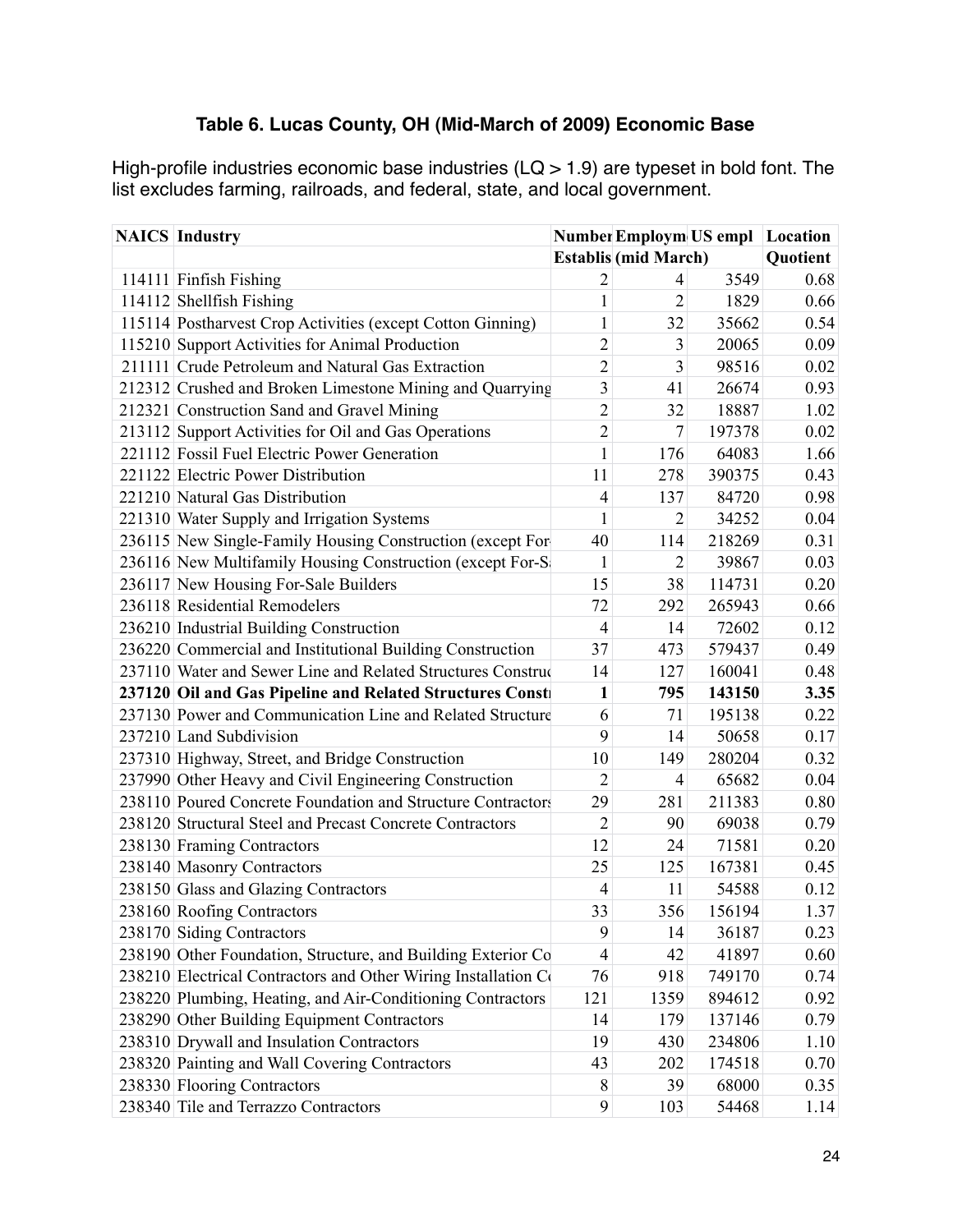| 238350 Finish Carpentry Contractors                        | 22                      | 125            | 121244 | 0.62  |
|------------------------------------------------------------|-------------------------|----------------|--------|-------|
| 238390 Other Building Finishing Contractors                | 11                      | 253            | 63010  | 2.42  |
| 238910 Site Preparation Contractors                        | 31                      | 253            | 282970 | 0.54  |
| 238990 All Other Specialty Trade Contractors               | 35                      | 116            | 193213 | 0.36  |
| 311119 Other Animal Food Manufacturing                     | $\overline{2}$          | 13             | 29223  | 0.27  |
| 311211 Flour Milling                                       | 3                       | 161            | 10706  | 9.07  |
| 311330 Cane Sugar Manufacturing                            | 3                       | 15             | 27651  | 0.33  |
| 311421 Fruit and Vegetable Canning                         | $\mathbf{1}$            | $\overline{2}$ | 45213  | 0.03  |
| 311423 Dried and Dehydrated Food Manufacturing             | $\mathbf{1}$            | $\overline{7}$ | 13211  | 0.32  |
| 311511 Fluid Milk Manufacturing                            | $\mathbf{1}$            | 329            | 58448  | 3.39  |
| 311513 Cheese Manufacturing                                | $\mathbf{1}$            | 29             | 44691  | 0.39  |
| 311712 Seafood Product Preparation and Packaging           | $\mathbf{1}$            | 13             | 28771  | 0.27  |
| 311811 Retail Bakeries                                     | 10                      | 85             | 52274  | 0.98  |
| 311812 Commercial Bakeries                                 | $\overline{2}$          | 21             | 134440 | 0.09  |
| 311821 Cookie and Cracker Manufacturing                    | $\overline{2}$          | 73             | 30775  | 1.43  |
| 311822 Cookie and Cracker Manufacturing                    | $\mathbf{1}$            | 184            | 15630  | 7.10  |
| 311830 Tortilla Manufacturing                              | $\mathbf{1}$            | 8              | 16472  | 0.29  |
| 311941 Mayonnaise, Dressing, and Other Prepared Sauce Man  | $\mathbf{1}$            | 13             | 15733  | 0.50  |
| 311991 Perishable Prepared Food Manufacturing              | $\mathbf{1}$            | 28             | 36478  | 0.46  |
| 312111 Soft Drink Manufacturing                            | $\mathbf{1}$            | 27             | 50268  | 0.32  |
| 313312 Textile and Fabric Finishing Mills                  | $\mathbf{1}$            | 6              | 12235  | 0.30  |
| 313320 Fabric Coating Mills                                | $\overline{\mathbf{c}}$ | 278            | 7543   | 22.22 |
| 314121 Curtain and Linen Mills                             | $\overline{c}$          | 3              | 9312   | 0.19  |
| 314129 Curtain and Linen Mills                             | $\mathbf{1}$            | 12             | 15736  | 0.46  |
| 314912 Textile Bag and Canvas Mills                        | 5                       | 22             | 15646  | 0.85  |
| 314999 All Other Miscellaneous Textile Product Mills       | $\overline{c}$          | 5              | 32268  | 0.09  |
| 315212 Cut and Sew Apparel Contractors                     | $\mathbf{1}$            | $\overline{2}$ | 39266  | 0.03  |
| 315999 Apparel Accessories and Other Apparel Manufacturing | $\mathbf{1}$            | 6              | 4606   | 0.79  |
| 321113 Sawmills                                            | $\mathbf{1}$            | 1              | 72237  | 0.01  |
| 321911 Wood Window and Door Manufacturing                  | $\overline{2}$          | 34             | 54264  | 0.38  |
| 321918 Other Millwork (including Flooring)                 | $\overline{c}$          | 66             | 31006  | 1.28  |
| 321920 Wood Container and Pallet Manufacturing             | $\overline{7}$          | 181            | 49363  | 2.21  |
| 321999 All Other Miscellaneous Wood Product Manufacturing  | $\mathbf{1}$            | 3              | 27500  | 0.07  |
| 322121 Paper (except Newsprint) Mills                      | $\mathbf{1}$            | 1              | 70210  | 0.01  |
| 322211 Corrugated and Solid Fiber Box Manufacturing        | 5                       | 136            | 87215  | 0.94  |
| 322212 Folding Paperboard Box Manufacturing                | 1                       | 64             | 39594  | 0.97  |
| 322214 Folding Paperboard Box Manufacturing                | $\mathbf{1}$            | 28             | 6612   | 2.55  |
| 322231 Stationery Product Manufacturing                    | $\mathbf{1}$            | 14             | 7137   | 1.18  |
| 322232 Stationery Product Manufacturing                    | $\mathbf{1}$            | $\overline{2}$ | 15994  | 0.08  |
| 323110 All Other Converted Paper Product Manufacturing     | 19                      | 460            | 265820 | 1.04  |
| 323112 Commercial Printing (except Screen and Books)       | 1                       | 15             | 32980  | 0.27  |
|                                                            |                         |                |        |       |
| 323113 Commercial Screen Printing                          | 11                      | 242            | 61521  | 2.37  |
| 323114 Commercial Screen Printing                          | $8\,$                   | 35             | 27912  | 0.76  |
| 323115 Commercial Screen Printing                          | $\overline{4}$          | 31             | 37426  | 0.50  |
| 323116 Commercial Screen Printing                          | $\mathbf{1}$            | 35             | 17758  | 1.19  |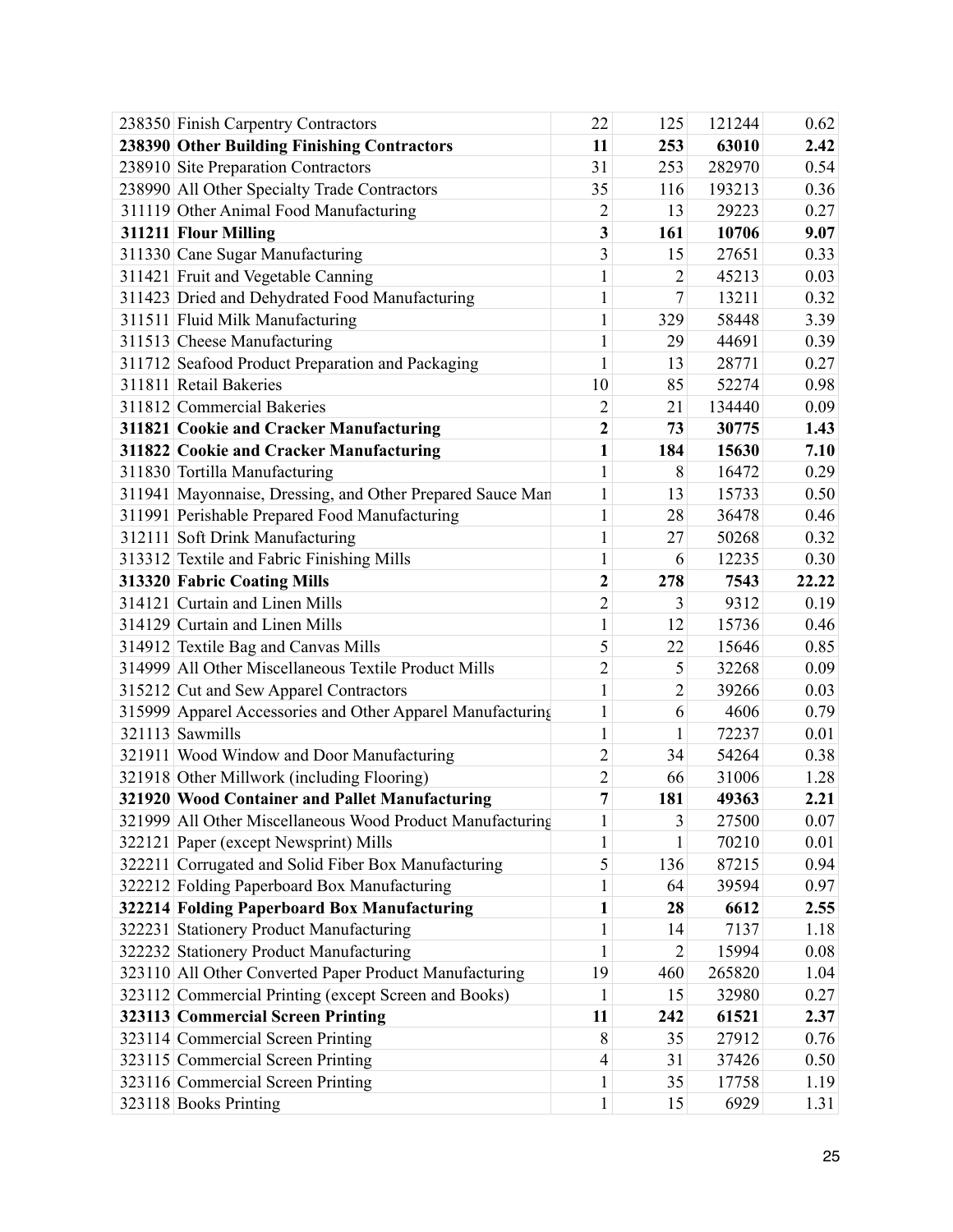| 323119 Books Printing                                       | 5                       | 134              | 15682  | 5.15  |
|-------------------------------------------------------------|-------------------------|------------------|--------|-------|
| 323121 Support Activities for Printing                      | $\overline{c}$          | 16               | 19482  | 0.50  |
| 323122 Support Activities for Printing                      | 3                       | 29               | 19003  | 0.92  |
| <b>324110 Petroleum Refineries</b>                          | $\overline{c}$          | 1249             | 63960  | 11.77 |
| 324121 Asphalt Paving Mixture and Block Manufacturing       | 4                       | 33               | 13568  | 1.47  |
| 324122 Asphalt Shingle and Coating Materials Manufacturing  | $\mathbf{1}$            | 7                | 10128  | 0.42  |
| 324191 Petroleum Lubricating Oil and Grease Manufacturing   | $\mathbf{1}$            | $\overline{2}$   | 9717   | 0.12  |
| 325120 Industrial Gas Manufacturing                         | 4                       | 39               | 10270  | 2.29  |
| 325188 Other Basic Inorganic Chemical Manufacturing         | $\mathbf{1}$            | 7                | 29828  | 0.14  |
| 325199 All Other Basic Organic Chemical Manufacturing       | $\overline{c}$          | 83               | 70429  | 0.71  |
| 325211 Plastics Material and Resin Manufacturing            | 3                       | 124              | 64017  | 1.17  |
| 325314 Fertilizer (Mixing Only) Manufacturing               | $\mathbf{1}$            | 188              | 8224   | 13.78 |
| 325510 Paint and Coating Manufacturing                      | 3                       | 50               | 35845  | 0.84  |
| 325520 Adhesive Manufacturing                               | $\mathbf{1}$            | $\overline{2}$   | 21219  | 0.06  |
| 325611 Soap and Other Detergent Manufacturing               | $\mathbf{1}$            | 11               | 22972  | 0.29  |
| 325612 Polish and Other Sanitation Good Manufacturing       | 6                       | 744              | 15336  | 29.25 |
| 325910 Printing Ink Manufacturing                           | $\mathbf{1}$            | 87               | 17158  | 3.06  |
| 326111 Plastics Bag and Pouch Manufacturing                 | $\mathbf{1}$            | 26               | 31289  | 0.50  |
| 326150 Urethane and Other Foam Product (except Polystyrene  | $\mathbf{1}$            | 12               | 26985  | 0.27  |
| 326191 Plastics Plumbing Fixture Manufacturing              | $\mathbf{1}$            | $\boldsymbol{0}$ | 17500  | 0.00  |
| 326199 All Other Plastics Product Manufacturing             | 18                      | 404              | 318040 | 0.77  |
| 326220 Rubber and Plastics Hoses and Belting Manufacturing  | 1                       | 36               | 16578  | 1.31  |
| 326291 Rubber Product Manufacturing for Mechanical Use      | $\overline{c}$          | 52               | 24991  | 1.25  |
| 326299 All Other Rubber Product Manufacturing               | $\overline{2}$          | 17               | 31635  | 0.32  |
| 327124 Clay Building Material and Refractories Manufact     | $\mathbf{1}$            | 49               | 3569   | 8.28  |
| 327125 Clay Building Material and Refractories Manufacturin | $\mathbf{1}$            | 1                | 4510   | 0.13  |
| 327212 Other Pressed and Blown Glass and Glassware Ma       | $\overline{\mathbf{4}}$ | 1758             | 19135  | 55.40 |
| 327215 Glass Product Manufacturing Made of Purchased Glas   | $\overline{2}$          | 15               | 43356  | 0.21  |
| 327310 Cement Manufacturing                                 | $\mathbf{1}$            | $\overline{2}$   | 15558  | 0.08  |
| 327320 Ready-Mix Concrete Manufacturing                     | 5                       | 47               | 77992  | 0.36  |
| 327331 Concrete Block and Brick Manufacturing               | $\mathbf{1}$            | $\overline{2}$   | 17600  | 0.07  |
| 327332 Concrete Pipe Manufacturing                          | $\mathbf{1}$            | 27               | 9427   | 1.73  |
| 327390 Other Concrete Product Manufacturing                 | 3                       | 25               | 52890  | 0.29  |
| 327991 Cut Stone and Stone Product Manufacturing            | 5                       | 30               | 24195  | 0.75  |
| 327999 All Other Miscellaneous Nonmetallic Mineral Product  | $\mathbf{1}$            | 14               | 8781   | 0.96  |
| 331111 Iron and Steel Mills and Ferroalloy Manufacturing    | 3                       | 142              | 100493 | 0.85  |
| 331210 Iron and Steel Pipe and Tube Manufacturing from Purc | $\mathbf{1}$            | $\boldsymbol{0}$ | 16753  | 0.00  |
| 331511 Iron Foundries                                       | $\mathbf{1}$            | 6                | 39676  | 0.09  |
| 331512 Steel Investment Foundries                           | $\mathbf{1}$            | 27               | 15495  | 1.05  |
| 331521 Steel Foundries (except Investment)                  | $\mathbf{1}$            | 2                | 20438  | 0.06  |
| 331524 Aluminum Foundries (except Die-Casting)              | $\mathbf{1}$            | 6                | 17208  | 0.21  |
| 331528 Aluminum Foundries (except Die-Casting)              | $\mathbf{1}$            | 27               | 4520   | 3.60  |
| 332111 Iron and Steel Forging                               | $\boldsymbol{2}$        | 69               | 20914  | 1.99  |
| 332114 Custom Roll Forming                                  | $\mathbf{1}$            | 11               | 18511  | 0.36  |
| 332116 Custom Roll Forming                                  | 6                       | 194              | 51144  | 2.29  |
| 332212 Metal Crown, Closure, and Other Metal Stamping       | $\boldsymbol{4}$        | 236              | 28989  | 4.91  |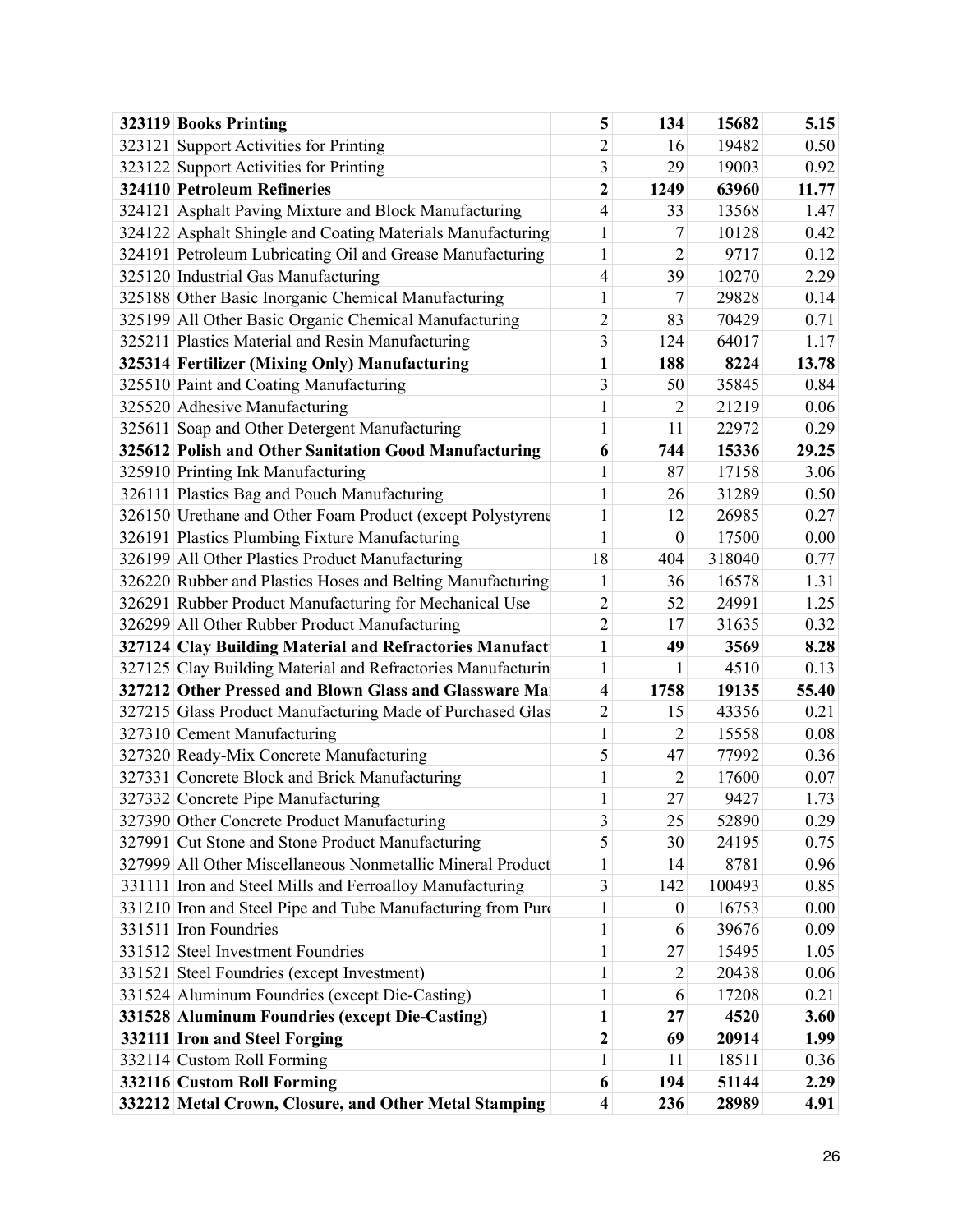| 332213 Metal Crown, Closure, and Other Metal Stamping (exc  | 1                | $7\overline{ }$ | 5401   | 0.78 |
|-------------------------------------------------------------|------------------|-----------------|--------|------|
| 332312 Fabricated Structural Metal Manufacturing            | 4                | 73              | 103986 | 0.42 |
| 332313 Plate Work Manufacturing                             | $\overline{2}$   | 69              | 31792  | 1.31 |
| 332322 Sheet Metal Work Manufacturing                       | 4                | 108             | 99203  | 0.66 |
| 332323 Ornamental and Architectural Metal Work Manufactur   | 1                | 11              | 34217  | 0.19 |
| 332410 Power Boiler and Heat Exchanger Manufacturing        | $\mathbf{1}$     | 13              | 24171  | 0.32 |
| 332420 Metal Tank (Heavy Gauge) Manufacturing               | 1                | $\overline{2}$  | 28128  | 0.04 |
| 332431 Metal Can Manufacturing                              | $\mathbf{1}$     | 71              | 17832  | 2.40 |
| 332439 Other Metal Container Manufacturing                  |                  | $7\overline{ }$ | 13097  | 0.32 |
| 332510 Hardware Manufacturing                               | 1                | 30              | 31758  | 0.57 |
| 332611 Hardware Manufacturing                               | $\mathbf{1}$     | 30              | 3710   | 4.88 |
| 332612 Hardware Manufacturing                               | 1                | $\overline{2}$  | 11580  | 0.10 |
| 332618 Other Fabricated Wire Product Manufacturing          | $\overline{2}$   | 20              | 26135  | 0.46 |
| 332710 Machine Shops                                        | 32               | 460             | 234279 | 1.18 |
| 332721 Precision Turned Product Manufacturing               | 9                | 156             | 85369  | 1.10 |
| 332722 Bolt, Nut, Screw, Rivet, and Washer Manufacturing    | 2                | 47              | 36153  | 0.78 |
| 332811 Metal Heat Treating                                  | 3                | 100             | 20782  | 2.90 |
| 332812 Metal Coating, Engraving (except Jewelry and Silverw | 3                | 68              | 48094  | 0.85 |
| 332813 Electroplating, Plating, Polishing, Anodizing, and C | 12               | 237             | 49905  | 2.86 |
| 332911 Industrial Valve Manufacturing                       | 1                | 15              | 35310  | 0.26 |
| 332991 Ball and Roller Bearing Manufacturing                | $\boldsymbol{2}$ | 136             | 23599  | 3.47 |
| 332996 Fabricated Pipe and Pipe Fitting Manufacturing       | 1                | 6               | 29083  | 0.12 |
| 332997 Fabricated Pipe and Pipe Fitting Manufacturing       | 3                | 29              | 5041   | 3.47 |
| 332999 All Other Miscellaneous Fabricated Metal Product Ma  | 6                | 40              | 71883  | 0.34 |
| 333120 Construction Machinery Manufacturing                 | 1                | 12              | 60863  | 0.12 |
| 333210 Oil and Gas Field Machinery and Equipment Manufac    | 1                | 6               | 3521   | 1.03 |
| 333220 Oil and Gas Field Machinery and Equipment Manufac    | $\overline{c}$   | 3               | 14126  | 0.13 |
| 333291 Other Industrial Machinery Manufacturing             | $\overline{2}$   | 8               | 9037   | 0.53 |
| 333292 Other Industrial Machinery Manufacturing             | 1                | $\overline{2}$  | 5583   | 0.22 |
| 333293 Other Industrial Machinery Manufacturing             |                  | $7\overline{ }$ | 11146  | 0.38 |
| 333294 Other Industrial Machinery Manufacturing             | 2                | 8               | 15845  | 0.30 |
| 333298 Other Industrial Machinery Manufacturing             | 4                | 33              | 35549  | 0.56 |
| 333311 Other Industrial Machinery Manufacturing             | $\mathbf{1}$     | 28              | 3605   | 4.68 |
| 333319 Other Commercial and Service Industry Machiner       | 3                | 142             | 40812  | 2.10 |
| 333415 Air-Conditioning and Warm Air Heating Equipment ar   |                  | 2               | 91708  | 0.01 |
| 333511 Industrial Mold Manufacturing                        | 12               | 165             | 31971  | 3.11 |
| 333512 Industrial Mold Manufacturing                        | 1                | 7               | 18977  | 0.22 |
| 333513 Industrial Mold Manufacturing                        | 1                | 7 <sup>1</sup>  | 8441   | 0.50 |
| 333514 Special Die and Tool, Die Set, Jig, and Fixture Man  | 14               | 217             | 44778  | 2.92 |
| 333515 Cutting Tool and Machine Tool Accessory Manufac      | 4                | 216             | 26253  | 4.96 |
| 333516 Cutting Tool and Machine Tool Accessory Manufac      | 1                | 13              | 2587   | 3.03 |
| 333518 Machine Tool Manufacturing                           | 1                | $\overline{7}$  | 8172   | 0.52 |
| 333612 Speed Changer, Industrial High-Speed Drive, and Gea  | $\overline{2}$   | 19              | 13074  | 0.88 |
| 333912 Air and Gas Compressor Manufacturing                 | $\mathbf{1}$     | 52              | 21769  | 1.44 |
| 333921 Elevator and Moving Stairway Manufacturing           | $\mathbf{1}$     | $\overline{2}$  | 7980   | 0.15 |
| 333922 Conveyor and Conveying Equipment Manufacturing       | $\mathbf{1}$     | 6               | 29000  | 0.12 |
|                                                             |                  |                 |        |      |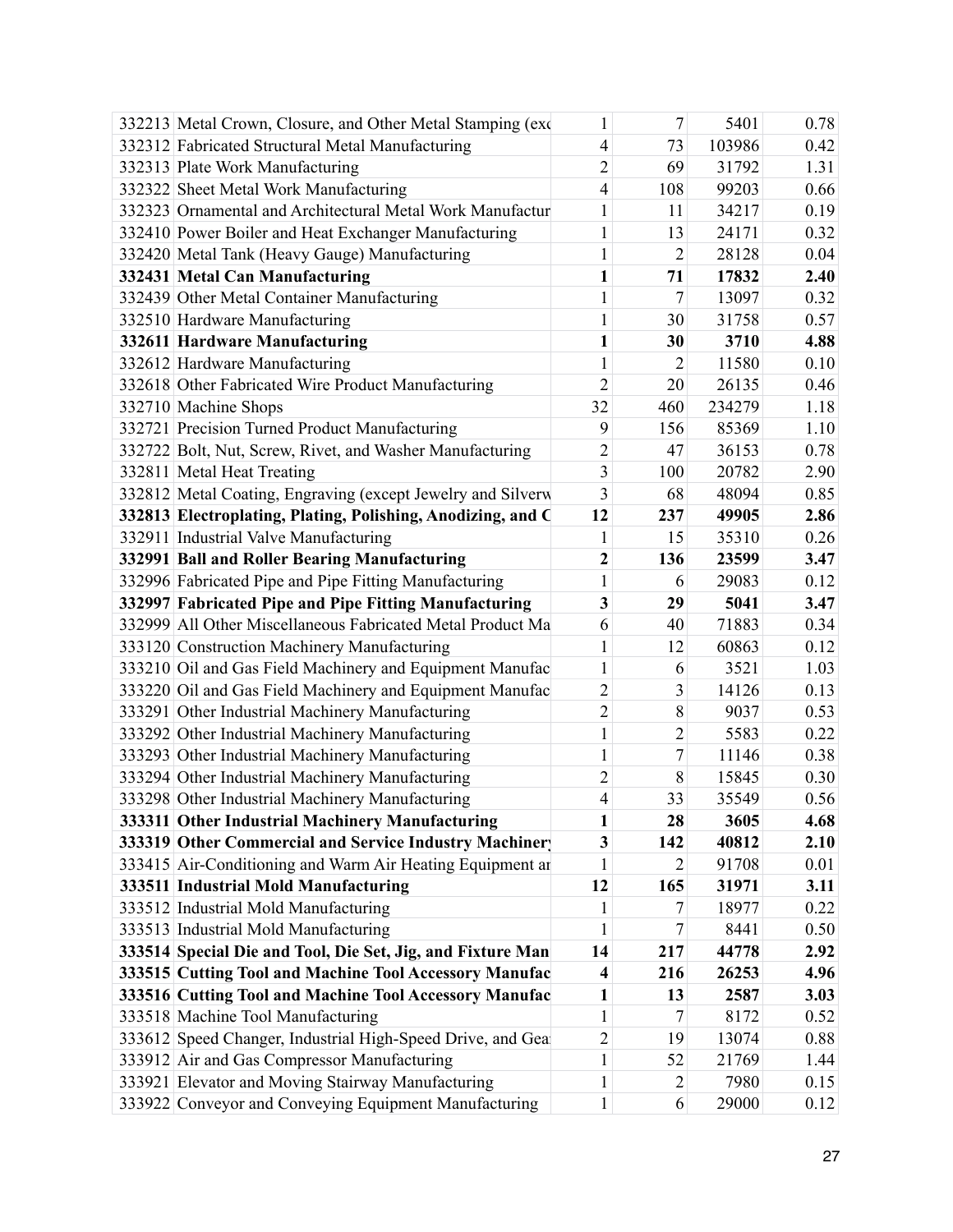| 333924 Industrial Truck, Tractor, Trailer, and Stacker Machine | 2                | 3              | 20997  | 0.09  |
|----------------------------------------------------------------|------------------|----------------|--------|-------|
| 333994 Industrial Process Furnace and Oven Manufacturii        | 4                | 133            | 10664  | 7.52  |
| 333996 Fluid Power Pump and Motor Manufacturing                | $\mathbf{1}$     | 39             | 10939  | 2.15  |
| 333999 All Other Miscellaneous General Purpose Machinery I     | $\overline{c}$   | 103            | 46619  | 1.33  |
| 334111 Electronic Computer Manufacturing                       | 1                | 2              | 39977  | 0.03  |
| 334413 Semiconductor and Related Device Manufacturing          | $\overline{2}$   | 68             | 108050 | 0.38  |
| 334418 Printed Circuit Assembly (Electronic Assembly) Manu     | $\mathbf{1}$     | 13             | 66774  | 0.12  |
| 334419 Other Electronic Component Manufacturing                | 1                | 30             | 49480  | 0.37  |
| 334513 Instruments and Related Products Manufacturing for N    | 3                | 50             | 36971  | 0.82  |
| 334518 Irradiation Apparatus Manufacturing                     | $\mathbf{1}$     | 33             | 1944   | 10.24 |
| 335314 Relay and Industrial Control Manufacturing              | $\overline{c}$   | 34             | 35311  | 0.58  |
| 335911 Storage Battery Manufacturing                           | $\mathbf{1}$     | 311            | 18146  | 10.33 |
| 335921 Fiber Optic Cable Manufacturing                         | 1                | 13             | 5587   | 1.40  |
| 335999 All Other Miscellaneous Electrical Equipment and Co     | 1                | 6              | 32609  | 0.11  |
| 336111 Automobile Manufacturing                                | $\mathbf{1}$     | 474            | 54840  | 5.21  |
| 336112 Light Truck and Utility Vehicle Manufacturing           | 2                | 1881           | 56843  | 19.95 |
| 336211 Motor Vehicle Body Manufacturing                        | 3                | 412            | 39504  | 6.29  |
| 336212 Truck Trailer Manufacturing                             | 1                | 9              | 18811  | 0.29  |
| 336312 Motor Vehicle Gasoline Engine and Engine Parts M        | $\boldsymbol{2}$ | 402            | 40721  | 5.95  |
| 336322 Motor Vehicle Electrical and Electronic Equipment Ma    | $\mathbf{1}$     | 44             | 42089  | 0.63  |
| 336330 Motor Vehicle Steering and Suspension Components (      | $\mathbf{1}$     | 91             | 31727  | 1.73  |
| 336350 Motor Vehicle Transmission and Power Train Parts        | $\boldsymbol{2}$ | 1317           | 52065  | 15.25 |
| 336360 Motor Vehicle Seating and Interior Trim Manufacturin    | $\mathbf{1}$     | 101            | 40921  | 1.49  |
| 336370 Motor Vehicle Metal Stamping                            | 4                | 266            | 66944  | 2.40  |
| 336399 Other Motor Vehicle Parts Manufacturing                 | 6                | 256            | 104428 | 1.48  |
| 336412 Aircraft Engine and Engine Parts Manufacturing          | 1                | 12             | 69895  | 0.10  |
| 336413 Other Aircraft Parts and Auxiliary Equipment Manufac    | 3                | 135            | 112163 | 0.73  |
| 336415 Guided Missile and Space Vehicle Propulsion Unit:       | 1                | 62             | 15068  | 2.48  |
| 336611 Ship Building and Repairing                             | $\mathbf{1}$     | 3              | 106602 | 0.02  |
| 336991 Motorcycle, Bicycle, and Parts Manufacturing            | 1                | 8              | 11929  | 0.40  |
| 337110 Wood Kitchen Cabinet and Countertop Manufacturing       | 7                | 43             | 96094  | 0.27  |
| 337121 Upholstered Household Furniture Manufacturing           | 1                | 14             | 58030  | 0.15  |
| 337122 Nonupholstered Wood Household Furniture Manufacti       | 1                | 2              | 39347  | 0.03  |
| 337127 Institutional Furniture Manufacturing                   | 1                | 2              | 30489  | 0.04  |
| 337212 Custom Architectural Woodwork and Millwork Manuf        | 3                | 65             | 40854  | 0.96  |
| 337214 Office Furniture (except Wood) Manufacturing            | 1                | 35             | 24477  | 0.86  |
| 337215 Showcase, Partition, Shelving, and Locker Manufactur    | 2                | 22             | 35974  | 0.37  |
| 337910 Mattress Manufacturing                                  | $\overline{2}$   | 14             | 19929  | 0.42  |
| 339112 Surgical and Medical Instrument Manufacturing           | 1                | $\overline{2}$ | 109359 | 0.01  |
| 339113 Surgical Appliance and Supplies Manufacturing           | 4                | 69             | 108762 | 0.38  |
| 339115 Ophthalmic Goods Manufacturing                          | 3                | 66             | 24201  | 1.64  |
| <b>339116 Dental Laboratories</b>                              | 12               | 182            | 46075  | 2.38  |
| 339911 Jewelry and Silverware Manufacturing                    | 1                | 11             | 19048  | 0.35  |
| 339914 Jewelry and Silverware Manufacturing                    | 1                | 6              | 4380   | 0.83  |
| 339920 Sporting and Athletic Goods Manufacturing               | 1                | 2              | 41406  | 0.03  |
| 339932 Doll, Toy, and Game Manufacturing                       | $\mathbf{1}$     | $\overline{2}$ | 7858   | 0.15  |
|                                                                |                  |                |        |       |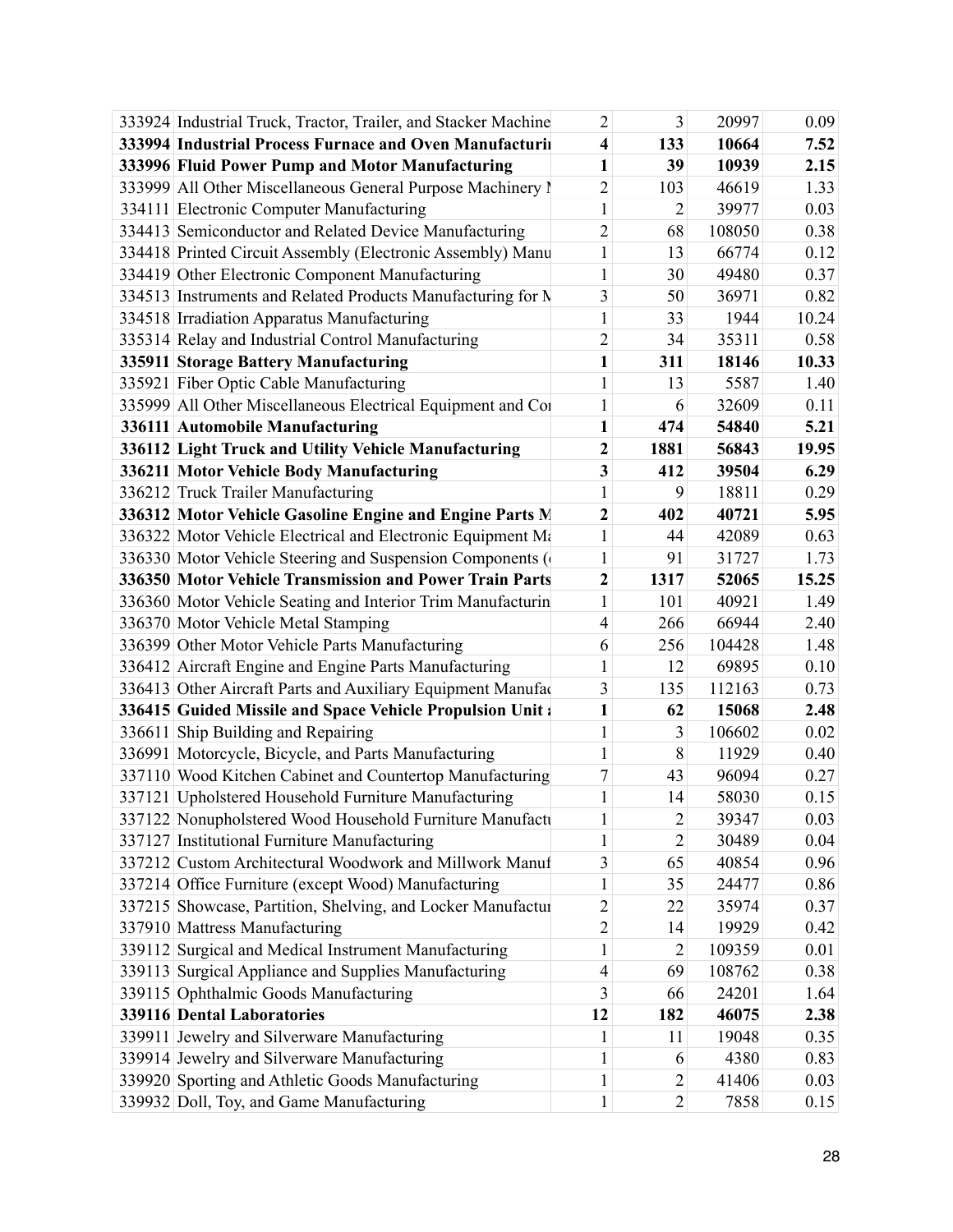| 339950 Sign Manufacturing                                    | 13             | 78             | 77692  | 0.61 |
|--------------------------------------------------------------|----------------|----------------|--------|------|
| 339994 Broom, Brush, and Mop Manufacturing                   | $\mathbf{1}$   | 11             | 9080   | 0.73 |
| 339999 All Other Miscellaneous Manufacturing                 | 3              | 15             | 64336  | 0.14 |
| 423110 Automobile and Other Motor Vehicle Merchant Whole     | 15             | 240            | 118622 | 1.22 |
| 423120 Motor Vehicle Supplies and New Parts Merchant Who     | 25             | 293            | 197188 | 0.90 |
| 423130 Tire and Tube Merchant Wholesalers                    | 5              | 104            | 30674  | 2.04 |
| 423140 Motor Vehicle Parts (Used) Merchant Wholesalers       | 5              | 15             | 15864  | 0.57 |
| 423210 Furniture Merchant Wholesalers                        | $\overline{4}$ | 28             | 63547  | 0.27 |
| 423220 Home Furnishing Merchant Wholesalers                  | 8              | 359            | 81925  | 2.64 |
| 423310 Lumber, Plywood, Millwork, and Wood Panel Mercha      | 8              | 108            | 111080 | 0.59 |
| 423320 Brick, Stone, and Related Construction Material Mercl | $\overline{4}$ | 19             | 36204  | 0.32 |
| 423330 Roofing, Siding, and Insulation Material Merchant Wh  | 5              | 58             | 29138  | 1.20 |
| 423390 Other Construction Material Merchant Wholesalers      | 6              | 49             | 37142  | 0.80 |
| 423410 Photographic Equipment and Supplies Merchant Whol     | $\overline{2}$ | 35             | 17722  | 1.19 |
| 423420 Office Equipment Merchant Wholesalers                 | 16             | 183            | 128507 | 0.86 |
| 423430 Computer and Computer Peripheral Equipment and Sc     | 12             | 88             | 270024 | 0.20 |
| 423440 Other Commercial Equipment Merchant Wholesalers       | 6              | 51             | 47005  | 0.65 |
| 423450 Medical, Dental, and Hospital Equipment and Supplie:  | 11             | 63             | 178237 | 0.21 |
| 423490 Other Professional Equipment and Supplies Merchant    | 5              | 17             | 32737  | 0.31 |
| 423510 Metal Service Centers and Other Metal Merchant \      | 31             | 498            | 149151 | 2.01 |
| 423520 Coal and Other Mineral and Ore Merchant Wholesaler    | $\mathbf{1}$   | $\mathbf{1}$   | 4385   | 0.14 |
| 423610 Electrical Apparatus and Equipment, Wiring Supplies,  | 22             | 265            | 176851 | 0.90 |
| 423620 Household Appliances, Electric Housewares, and Cons   | 3              | 21             | 44839  | 0.28 |
| 423690 Other Electronic Parts and Equipment Merchant Whol    | 17             | 124            | 296898 | 0.25 |
| 423710 Hardware Merchant Wholesalers                         | 10             | 189            | 81548  | 1.40 |
| 423720 Plumbing and Heating Equipment and Supplies (Hydro    | 7              | 66             | 74315  | 0.54 |
| 423730 Warm Air Heating and Air-Conditioning Equipmer        | 16             | 181            | 54959  | 1.99 |
| 423740 Refrigeration Equipment and Supplies Merchant Whol    | $\mathbf{1}$   | $\overline{4}$ | 12811  | 0.19 |
| 423810 Construction and Mining (except Oil Well) Machinery   | 3              | 18             | 92737  | 0.12 |
| 423820 Farm and Garden Machinery and Equipment Merchan       | 5              | 62             | 97898  | 0.38 |
| 423830 Industrial Machinery and Equipment Merchant Whole     | 62             | 746            | 337051 | 1.33 |
| 423840 Industrial Supplies Merchant Wholesalers              | 16             | 104            | 88848  | 0.71 |
| 423850 Service Establishment Equipment and Supplies Me       | 9              | 209            | 48030  | 2.62 |
| 423910 Sporting and Recreational Goods and Supplies Mercha   | 1              | 13             | 52923  | 0.15 |
| 423920 Toy and Hobby Goods and Supplies Merchant Wholes      | $\mathbf{1}$   | 7              | 31813  | 0.13 |
| 423930 Recyclable Material Merchant Wholesalers              | 17             | 339            | 95883  | 2.13 |
| 423940 Jewelry, Watch, Precious Stone, and Precious Metal M  | 4              | 7              | 46501  | 0.09 |
| 423990 Other Miscellaneous Durable Goods Merchant Wholes     | 6              | 359            | 89182  | 2.43 |
| 424110 Printing and Writing Paper Merchant Wholesalers       | 4              | 88             | 16958  | 3.13 |
| 424120 Stationery and Office Supplies Merchant Wholesalers   | 12             | 64             | 76583  | 0.50 |
| 424130 Industrial and Personal Service Paper Merchant Whole  | 6              | 129            | 61498  | 1.26 |
| 424210 Drugs and Druggists' Sundries Merchant Wholesalers    | $8\,$          | 56             | 266682 | 0.13 |
| 424310 Piece Goods, Notions, and Other Dry Goods Merch       | 1              | 107            | 26267  | 2.46 |
| 424320 Men's and Boys' Clothing and Furnishings Merchant V   | 4              | 37             | 54945  | 0.41 |
| 424340 Footwear Merchant Wholesalers                         | $\mathbf{1}$   | $\overline{2}$ | 24090  | 0.05 |
| 424410 General Line Grocery Merchant Wholesalers             | $\mathbf{1}$   | 6              | 130733 | 0.03 |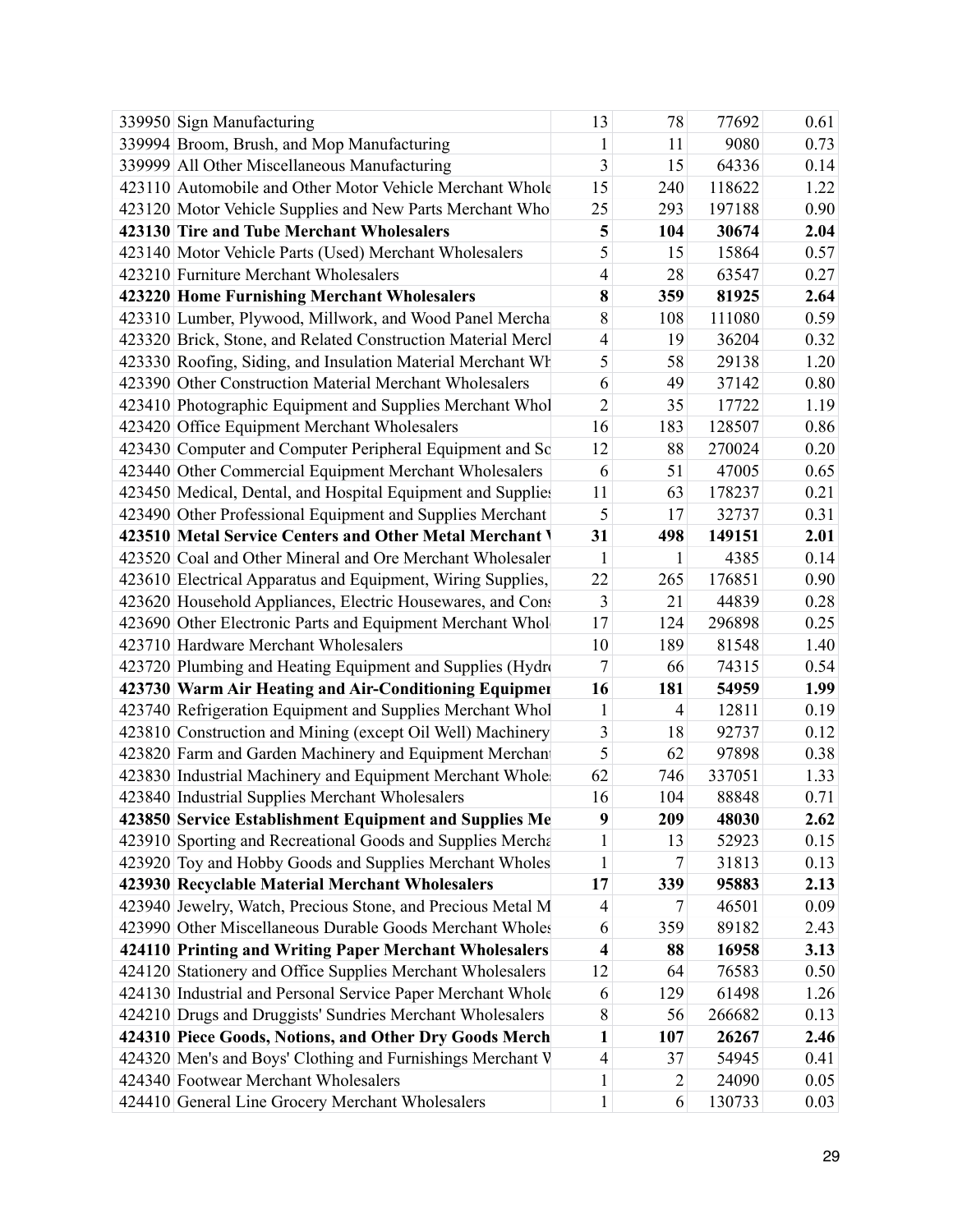| 424420 Packaged Frozen Food Merchant Wholesalers             | $\overline{4}$ | 149            | 78636   | 1.14 |
|--------------------------------------------------------------|----------------|----------------|---------|------|
| 424430 Dairy Product (except Dried or Canned) Merchant       | 6              | 286            | 46483   | 3.71 |
| 424460 Fish and Seafood Merchant Wholesalers                 | $\mathbf{1}$   | $\overline{2}$ | 19290   | 0.06 |
| 424470 Meat and Meat Product Merchant Wholesalers            | $\overline{2}$ | 30             | 43781   | 0.41 |
| 424480 Fresh Fruit and Vegetable Merchant Wholesalers        | 3              | 82             | 99805   | 0.50 |
| 424490 Other Grocery and Related Products Merchant Wholes    | 15             | 528            | 278881  | 1.14 |
| 424510 Grain and Field Bean Merchant Wholesalers             | $\tau$         | 133            | 48142   | 1.67 |
| 424610 Plastics Materials and Basic Forms and Shapes Merch.  | $\overline{4}$ | 28             | 31654   | 0.53 |
| 424690 Other Chemical and Allied Products Merchant Wholes    | 14             | 173            | 114831  | 0.91 |
| 424710 Petroleum Bulk Stations and Terminals                 | 5              | 104            | 70000   | 0.90 |
| 424810 Beer and Ale Merchant Wholesalers                     | 1              | 32             | 105136  | 0.18 |
| 424820 Wine and Distilled Alcoholic Beverage Merchant Who    | $\overline{2}$ | 35             | 73114   | 0.29 |
| 424910 Farm Supplies Merchant Wholesalers                    | 10             | 151            | 79752   | 1.14 |
| 424920 Book, Periodical, and Newspaper Merchant Wholesale    | $\overline{2}$ | 8              | 57262   | 0.08 |
| 424930 Flower, Nursery Stock, and Florists' Supplies Merchan | 5              | 57             | 48850   | 0.70 |
| 424940 Tobacco and Tobacco Product Merchant Wholesalers      | $\overline{3}$ | 43             | 52772   | 0.49 |
| 424950 Paint, Varnish, and Supplies Merchant Wholesalers     | $\overline{4}$ | 25             | 18166   | 0.83 |
| 424990 Other Miscellaneous Nondurable Goods Merchant Wh      | $\tau$         | 179            | 79592   | 1.36 |
| 425120 Wholesale Trade Agents and Brokers                    | 49             | 156            | 292896  | 0.32 |
| 441110 New Car Dealers                                       | 34             | 1895           | 940917  | 1.21 |
| 441120 Used Car Dealers                                      | 33             | 111            | 110928  | 0.60 |
| 441210 Recreational Vehicle Dealers                          | 6              | 41             | 31122   | 0.79 |
| 441221 Recreational Vehicle Dealers                          | $\mathfrak{Z}$ | 74             | 61358   | 0.73 |
| 441222 Boat Dealers                                          | $\overline{4}$ | 11             | 32241   | 0.21 |
| 441229 Motorcycle, ATV, and All Other Motor Vehicle Dealer   | $\mathbf{1}$   | $\overline{2}$ | 13083   | 0.09 |
| 441310 Automotive Parts and Accessories Stores               | 65             | 460            | 296582  | 0.94 |
| 441320 Tire Dealers                                          | 22             | 284            | 170165  | 1.01 |
| 442110 Furniture Stores                                      | 36             | 311            | 219434  | 0.85 |
| 442210 Floor Covering Stores                                 | 20             | 75             | 71804   | 0.63 |
| 442291 Window Treatment Stores                               | $\mathbf{1}$   | $\overline{2}$ | 7488    | 0.16 |
| 442299 All Other Home Furnishings Stores                     | 22             | 244            | 151110  | 0.97 |
| 443111 All Other Home Furnishings Stores                     | 11             | 205            | 64819   | 1.91 |
| 443112 All Other Home Furnishings Stores                     | 50             | 496            | 288490  | 1.04 |
| 443120 All Other Home Furnishings Stores                     | 18             | 96             | 85866   | 0.67 |
| 443130 All Other Home Furnishings Stores                     | $\overline{2}$ | 11             | 9771    | 0.68 |
| 444110 Home Centers                                          | 10             | 1060           | 574401  | 1.11 |
| 444120 Paint and Wallpaper Stores                            | 13             | 52             | 33326   | 0.94 |
| 444130 Hardware Stores                                       | 24             | 165            | 136500  | 0.73 |
| 444190 Other Building Material Dealers                       | 53             | 415            | 324718  | 0.77 |
| 444210 Outdoor Power Equipment Stores                        | 6              | 29             | 24356   | 0.72 |
| 444220 Nursery, Garden Center, and Farm Supply Stores        | 13             | 108            | 127286  | 0.51 |
| 445110 Supermarkets and Other Grocery (except Convenience    | 70             | 2673           | 2440412 | 0.66 |
| 445120 Convenience Stores                                    | 96             | 284            | 121257  | 1.41 |
| 445210 Meat Markets                                          | 12             | 295            | 40893   | 4.35 |
| 445230 Fruit and Vegetable Markets                           | 6              | 142            | 19888   | 4.31 |
| 445291 Baked Goods Stores                                    | 5              | 26             | 20928   | 0.75 |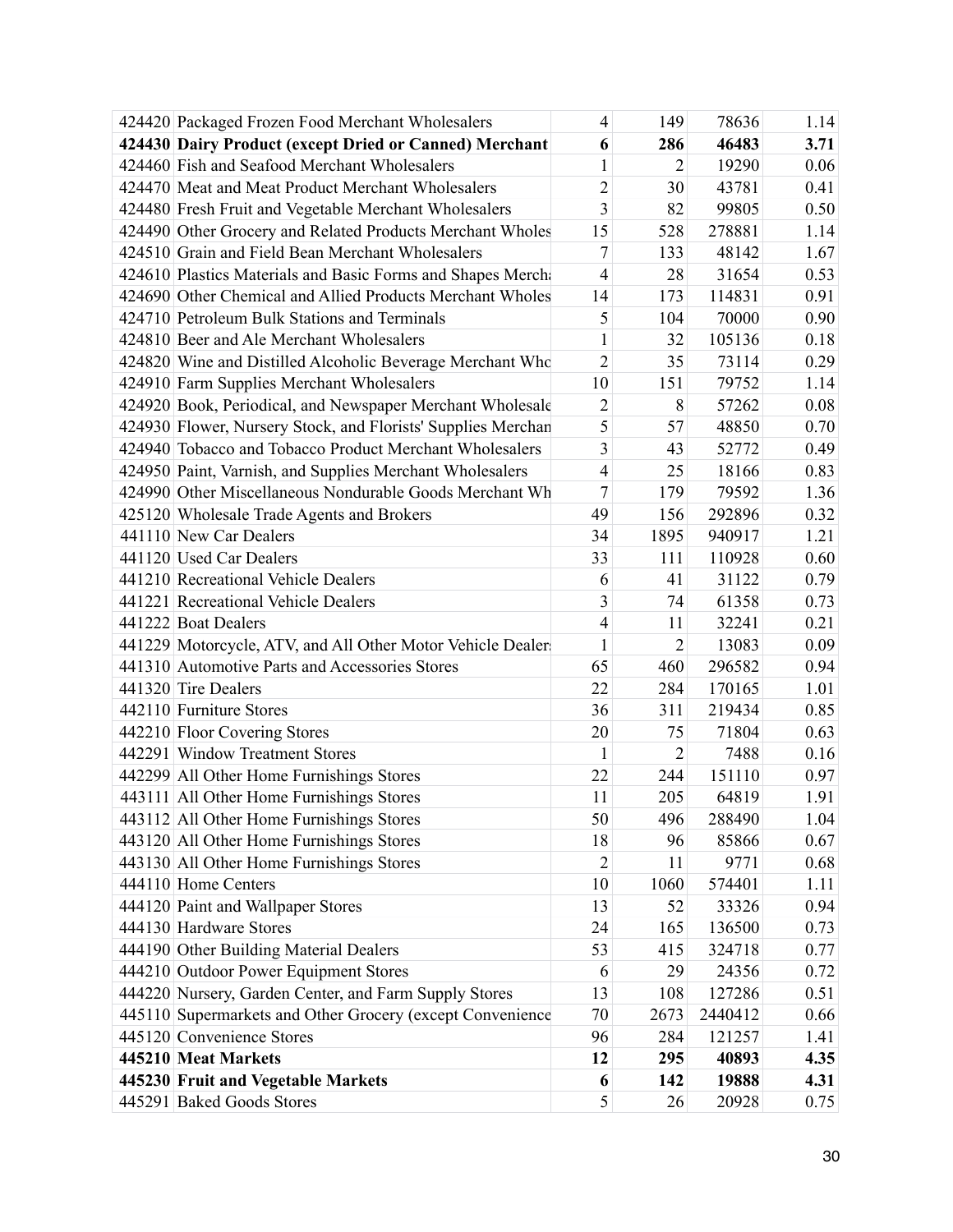| 445299 All Other Specialty Food Stores<br>8<br>34807<br>0.94<br>54<br>445310 Beer, Wine, and Liquor Stores<br>28<br>156<br>147562<br>0.64<br>446110 Pharmacies and Drug Stores<br>53<br>729522<br>0.80<br>962<br>446120 Cosmetics, Beauty Supplies, and Perfume Stores<br>27<br>160<br>95159<br>1.01<br>446130 Optical Goods Stores<br>71247<br>0.99<br>23<br>117<br>5<br>446191 Food (Health) Supplement Stores<br>49<br>38911<br>0.76<br>446199 All Other Health and Personal Care Stores<br>19<br>117<br>60399<br>1.17<br>447110 Gasoline Stations with Convenience Stores<br>142<br>923<br>692567<br>0.80<br>447190 Other Gasoline Stations<br>16<br>89<br>163348<br>0.33<br>448110 Men's Clothing Stores<br>16<br>131<br>52101<br>1.52<br>448120 Women's Clothing Stores<br>43<br>508<br>324896<br>0.94<br>9<br>116<br>448130 Children's and Infants' Clothing Stores<br>83601<br>0.84<br>448140 Family Clothing Stores<br>32<br>776<br>607360<br>0.77<br>$\,$ $\,$<br>42<br>0.65<br>448150 Clothing Accessories Stores<br>38723<br>448190 Other Clothing Stores<br>17<br>210<br>96552<br>1.31<br>448210 Shoe Stores<br>31<br>257<br>194743<br>0.80<br>36<br>230<br>448310 Jewelry Stores<br>131191<br>1.06<br>451110 Sporting Goods Stores<br>383<br>225651<br>25<br>1.02<br>451120 Hobby, Toy, and Game Stores<br>267<br>102482<br>1.57<br>15<br>451130 Sewing, Needlework, and Piece Goods Stores<br>6<br>44126<br>0.72<br>53<br>$\overline{7}$<br>451140 Musical Instrument and Supplies Stores<br>53<br>30771<br>1.04<br>451211 Book Stores<br>13<br>234<br>143011<br>0.99<br>451220 News Dealers and Newsstands<br>11<br>1.34<br>53<br>23895<br>$\tau$<br>1081<br>1.38<br>452111 Department Stores (except Discount Department Store<br>473543 |  |
|-----------------------------------------------------------------------------------------------------------------------------------------------------------------------------------------------------------------------------------------------------------------------------------------------------------------------------------------------------------------------------------------------------------------------------------------------------------------------------------------------------------------------------------------------------------------------------------------------------------------------------------------------------------------------------------------------------------------------------------------------------------------------------------------------------------------------------------------------------------------------------------------------------------------------------------------------------------------------------------------------------------------------------------------------------------------------------------------------------------------------------------------------------------------------------------------------------------------------------------------------------------------------------------------------------------------------------------------------------------------------------------------------------------------------------------------------------------------------------------------------------------------------------------------------------------------------------------------------------------------------------------------------------------------------------------------------------------------------------------------------------------|--|
|                                                                                                                                                                                                                                                                                                                                                                                                                                                                                                                                                                                                                                                                                                                                                                                                                                                                                                                                                                                                                                                                                                                                                                                                                                                                                                                                                                                                                                                                                                                                                                                                                                                                                                                                                           |  |
|                                                                                                                                                                                                                                                                                                                                                                                                                                                                                                                                                                                                                                                                                                                                                                                                                                                                                                                                                                                                                                                                                                                                                                                                                                                                                                                                                                                                                                                                                                                                                                                                                                                                                                                                                           |  |
|                                                                                                                                                                                                                                                                                                                                                                                                                                                                                                                                                                                                                                                                                                                                                                                                                                                                                                                                                                                                                                                                                                                                                                                                                                                                                                                                                                                                                                                                                                                                                                                                                                                                                                                                                           |  |
|                                                                                                                                                                                                                                                                                                                                                                                                                                                                                                                                                                                                                                                                                                                                                                                                                                                                                                                                                                                                                                                                                                                                                                                                                                                                                                                                                                                                                                                                                                                                                                                                                                                                                                                                                           |  |
|                                                                                                                                                                                                                                                                                                                                                                                                                                                                                                                                                                                                                                                                                                                                                                                                                                                                                                                                                                                                                                                                                                                                                                                                                                                                                                                                                                                                                                                                                                                                                                                                                                                                                                                                                           |  |
|                                                                                                                                                                                                                                                                                                                                                                                                                                                                                                                                                                                                                                                                                                                                                                                                                                                                                                                                                                                                                                                                                                                                                                                                                                                                                                                                                                                                                                                                                                                                                                                                                                                                                                                                                           |  |
|                                                                                                                                                                                                                                                                                                                                                                                                                                                                                                                                                                                                                                                                                                                                                                                                                                                                                                                                                                                                                                                                                                                                                                                                                                                                                                                                                                                                                                                                                                                                                                                                                                                                                                                                                           |  |
|                                                                                                                                                                                                                                                                                                                                                                                                                                                                                                                                                                                                                                                                                                                                                                                                                                                                                                                                                                                                                                                                                                                                                                                                                                                                                                                                                                                                                                                                                                                                                                                                                                                                                                                                                           |  |
|                                                                                                                                                                                                                                                                                                                                                                                                                                                                                                                                                                                                                                                                                                                                                                                                                                                                                                                                                                                                                                                                                                                                                                                                                                                                                                                                                                                                                                                                                                                                                                                                                                                                                                                                                           |  |
|                                                                                                                                                                                                                                                                                                                                                                                                                                                                                                                                                                                                                                                                                                                                                                                                                                                                                                                                                                                                                                                                                                                                                                                                                                                                                                                                                                                                                                                                                                                                                                                                                                                                                                                                                           |  |
|                                                                                                                                                                                                                                                                                                                                                                                                                                                                                                                                                                                                                                                                                                                                                                                                                                                                                                                                                                                                                                                                                                                                                                                                                                                                                                                                                                                                                                                                                                                                                                                                                                                                                                                                                           |  |
|                                                                                                                                                                                                                                                                                                                                                                                                                                                                                                                                                                                                                                                                                                                                                                                                                                                                                                                                                                                                                                                                                                                                                                                                                                                                                                                                                                                                                                                                                                                                                                                                                                                                                                                                                           |  |
|                                                                                                                                                                                                                                                                                                                                                                                                                                                                                                                                                                                                                                                                                                                                                                                                                                                                                                                                                                                                                                                                                                                                                                                                                                                                                                                                                                                                                                                                                                                                                                                                                                                                                                                                                           |  |
|                                                                                                                                                                                                                                                                                                                                                                                                                                                                                                                                                                                                                                                                                                                                                                                                                                                                                                                                                                                                                                                                                                                                                                                                                                                                                                                                                                                                                                                                                                                                                                                                                                                                                                                                                           |  |
|                                                                                                                                                                                                                                                                                                                                                                                                                                                                                                                                                                                                                                                                                                                                                                                                                                                                                                                                                                                                                                                                                                                                                                                                                                                                                                                                                                                                                                                                                                                                                                                                                                                                                                                                                           |  |
|                                                                                                                                                                                                                                                                                                                                                                                                                                                                                                                                                                                                                                                                                                                                                                                                                                                                                                                                                                                                                                                                                                                                                                                                                                                                                                                                                                                                                                                                                                                                                                                                                                                                                                                                                           |  |
|                                                                                                                                                                                                                                                                                                                                                                                                                                                                                                                                                                                                                                                                                                                                                                                                                                                                                                                                                                                                                                                                                                                                                                                                                                                                                                                                                                                                                                                                                                                                                                                                                                                                                                                                                           |  |
|                                                                                                                                                                                                                                                                                                                                                                                                                                                                                                                                                                                                                                                                                                                                                                                                                                                                                                                                                                                                                                                                                                                                                                                                                                                                                                                                                                                                                                                                                                                                                                                                                                                                                                                                                           |  |
|                                                                                                                                                                                                                                                                                                                                                                                                                                                                                                                                                                                                                                                                                                                                                                                                                                                                                                                                                                                                                                                                                                                                                                                                                                                                                                                                                                                                                                                                                                                                                                                                                                                                                                                                                           |  |
|                                                                                                                                                                                                                                                                                                                                                                                                                                                                                                                                                                                                                                                                                                                                                                                                                                                                                                                                                                                                                                                                                                                                                                                                                                                                                                                                                                                                                                                                                                                                                                                                                                                                                                                                                           |  |
|                                                                                                                                                                                                                                                                                                                                                                                                                                                                                                                                                                                                                                                                                                                                                                                                                                                                                                                                                                                                                                                                                                                                                                                                                                                                                                                                                                                                                                                                                                                                                                                                                                                                                                                                                           |  |
|                                                                                                                                                                                                                                                                                                                                                                                                                                                                                                                                                                                                                                                                                                                                                                                                                                                                                                                                                                                                                                                                                                                                                                                                                                                                                                                                                                                                                                                                                                                                                                                                                                                                                                                                                           |  |
|                                                                                                                                                                                                                                                                                                                                                                                                                                                                                                                                                                                                                                                                                                                                                                                                                                                                                                                                                                                                                                                                                                                                                                                                                                                                                                                                                                                                                                                                                                                                                                                                                                                                                                                                                           |  |
|                                                                                                                                                                                                                                                                                                                                                                                                                                                                                                                                                                                                                                                                                                                                                                                                                                                                                                                                                                                                                                                                                                                                                                                                                                                                                                                                                                                                                                                                                                                                                                                                                                                                                                                                                           |  |
| 452112 Discount Department Stores<br>9<br>932<br>723162<br>0.78                                                                                                                                                                                                                                                                                                                                                                                                                                                                                                                                                                                                                                                                                                                                                                                                                                                                                                                                                                                                                                                                                                                                                                                                                                                                                                                                                                                                                                                                                                                                                                                                                                                                                           |  |
| 452910 Warehouse Clubs and Supercenters<br>10<br>2904<br>1410487<br>1.24                                                                                                                                                                                                                                                                                                                                                                                                                                                                                                                                                                                                                                                                                                                                                                                                                                                                                                                                                                                                                                                                                                                                                                                                                                                                                                                                                                                                                                                                                                                                                                                                                                                                                  |  |
| 452990 All Other General Merchandise Stores<br>58<br>1125<br>309469<br>2.19                                                                                                                                                                                                                                                                                                                                                                                                                                                                                                                                                                                                                                                                                                                                                                                                                                                                                                                                                                                                                                                                                                                                                                                                                                                                                                                                                                                                                                                                                                                                                                                                                                                                               |  |
| 453110 Florists<br>25<br>193<br>75855<br>1.53                                                                                                                                                                                                                                                                                                                                                                                                                                                                                                                                                                                                                                                                                                                                                                                                                                                                                                                                                                                                                                                                                                                                                                                                                                                                                                                                                                                                                                                                                                                                                                                                                                                                                                             |  |
| 453210 Office Supplies and Stationery Stores<br>13<br>107<br>103633<br>0.62                                                                                                                                                                                                                                                                                                                                                                                                                                                                                                                                                                                                                                                                                                                                                                                                                                                                                                                                                                                                                                                                                                                                                                                                                                                                                                                                                                                                                                                                                                                                                                                                                                                                               |  |
| 453220 Gift, Novelty, and Souvenir Stores<br>153<br>34<br>174185<br>0.53                                                                                                                                                                                                                                                                                                                                                                                                                                                                                                                                                                                                                                                                                                                                                                                                                                                                                                                                                                                                                                                                                                                                                                                                                                                                                                                                                                                                                                                                                                                                                                                                                                                                                  |  |
| 453310 Used Merchandise Stores<br>30<br>260<br>139207<br>1.13                                                                                                                                                                                                                                                                                                                                                                                                                                                                                                                                                                                                                                                                                                                                                                                                                                                                                                                                                                                                                                                                                                                                                                                                                                                                                                                                                                                                                                                                                                                                                                                                                                                                                             |  |
| 180<br>453910 Pet and Pet Supplies Stores<br>14<br>101056<br>1.07                                                                                                                                                                                                                                                                                                                                                                                                                                                                                                                                                                                                                                                                                                                                                                                                                                                                                                                                                                                                                                                                                                                                                                                                                                                                                                                                                                                                                                                                                                                                                                                                                                                                                         |  |
| $\overline{7}$<br>453920 Art Dealers<br>18841<br>15<br>0.48                                                                                                                                                                                                                                                                                                                                                                                                                                                                                                                                                                                                                                                                                                                                                                                                                                                                                                                                                                                                                                                                                                                                                                                                                                                                                                                                                                                                                                                                                                                                                                                                                                                                                               |  |
| 453930 Manufactured (Mobile) Home Dealers<br>15326<br>0.08<br>$\mathbf{1}$<br>2                                                                                                                                                                                                                                                                                                                                                                                                                                                                                                                                                                                                                                                                                                                                                                                                                                                                                                                                                                                                                                                                                                                                                                                                                                                                                                                                                                                                                                                                                                                                                                                                                                                                           |  |
| 453991 Tobacco Stores<br>16<br>51<br>25529<br>1.20                                                                                                                                                                                                                                                                                                                                                                                                                                                                                                                                                                                                                                                                                                                                                                                                                                                                                                                                                                                                                                                                                                                                                                                                                                                                                                                                                                                                                                                                                                                                                                                                                                                                                                        |  |
| 453998 All Other Miscellaneous Store Retailers (except Tobac<br>33<br>147<br>79524<br>1.11                                                                                                                                                                                                                                                                                                                                                                                                                                                                                                                                                                                                                                                                                                                                                                                                                                                                                                                                                                                                                                                                                                                                                                                                                                                                                                                                                                                                                                                                                                                                                                                                                                                                |  |
| 454111 Electronic Shopping<br>11<br>182<br>127612<br>0.86                                                                                                                                                                                                                                                                                                                                                                                                                                                                                                                                                                                                                                                                                                                                                                                                                                                                                                                                                                                                                                                                                                                                                                                                                                                                                                                                                                                                                                                                                                                                                                                                                                                                                                 |  |
| 454113 Mail-Order Houses<br>371<br>187819<br>4<br>1.19                                                                                                                                                                                                                                                                                                                                                                                                                                                                                                                                                                                                                                                                                                                                                                                                                                                                                                                                                                                                                                                                                                                                                                                                                                                                                                                                                                                                                                                                                                                                                                                                                                                                                                    |  |
| 9<br>454210 Vending Machine Operators<br>94<br>38367<br>1.48                                                                                                                                                                                                                                                                                                                                                                                                                                                                                                                                                                                                                                                                                                                                                                                                                                                                                                                                                                                                                                                                                                                                                                                                                                                                                                                                                                                                                                                                                                                                                                                                                                                                                              |  |
| 454311 Fuel Dealers<br>$\overline{c}$<br>39231<br>0.11<br>7                                                                                                                                                                                                                                                                                                                                                                                                                                                                                                                                                                                                                                                                                                                                                                                                                                                                                                                                                                                                                                                                                                                                                                                                                                                                                                                                                                                                                                                                                                                                                                                                                                                                                               |  |
| 5<br>454312 Fuel Dealers<br>35<br>40990<br>0.51                                                                                                                                                                                                                                                                                                                                                                                                                                                                                                                                                                                                                                                                                                                                                                                                                                                                                                                                                                                                                                                                                                                                                                                                                                                                                                                                                                                                                                                                                                                                                                                                                                                                                                           |  |
| 454390 Other Direct Selling Establishments<br>23<br>0.46<br>89<br>117508                                                                                                                                                                                                                                                                                                                                                                                                                                                                                                                                                                                                                                                                                                                                                                                                                                                                                                                                                                                                                                                                                                                                                                                                                                                                                                                                                                                                                                                                                                                                                                                                                                                                                  |  |
| 481111 Scheduled Passenger Air Transportation<br>3<br>383715<br>0.02<br>12                                                                                                                                                                                                                                                                                                                                                                                                                                                                                                                                                                                                                                                                                                                                                                                                                                                                                                                                                                                                                                                                                                                                                                                                                                                                                                                                                                                                                                                                                                                                                                                                                                                                                |  |
| 483212 Inland Water Passenger Transportation<br>2915<br>0.21<br>1<br>1                                                                                                                                                                                                                                                                                                                                                                                                                                                                                                                                                                                                                                                                                                                                                                                                                                                                                                                                                                                                                                                                                                                                                                                                                                                                                                                                                                                                                                                                                                                                                                                                                                                                                    |  |
| 484110 General Freight Trucking, Local<br>34<br>163770<br>1.44<br>391                                                                                                                                                                                                                                                                                                                                                                                                                                                                                                                                                                                                                                                                                                                                                                                                                                                                                                                                                                                                                                                                                                                                                                                                                                                                                                                                                                                                                                                                                                                                                                                                                                                                                     |  |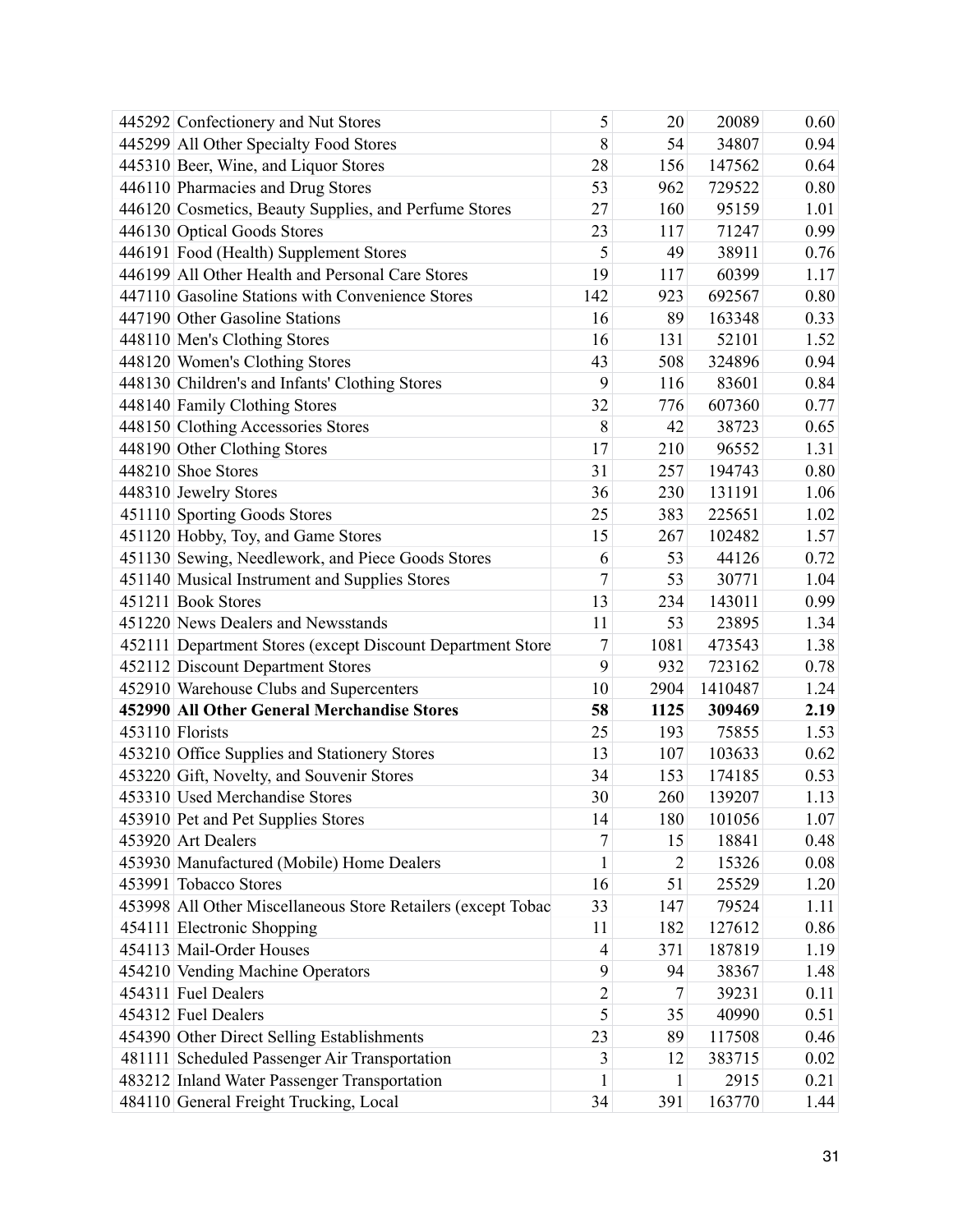| 484122 General Freight Trucking, Long-Distance, Less Tha<br>15<br>933<br>251746<br>2.23<br>484210 Used Household and Office Goods Moving<br>9<br>57<br>86594<br>0.40<br>484220 Specialized Freight (except Used Goods) Trucking, Lo<br>28<br>221<br>190454<br>0.70<br>484230 Specialized Freight (except Used Goods) Trucking, Lo<br>385<br>167041<br>1.39<br>16<br>485210 Interurban and Rural Bus Transportation<br>13379<br>0.32<br>$\mathbf{1}$<br>7<br>485310 Taxi Service<br>4<br>9<br>29173<br>0.19<br>5<br>485320 Limousine Service<br>35482<br>0.70<br>41<br>7<br>485410 School and Employee Bus Transportation<br>$\mathbf{1}$<br>213878<br>0.02<br>$\overline{c}$<br>485510 Charter Bus Industry<br>29173<br>76<br>1.57<br>485991 Special Needs Transportation<br>54458<br>1.32<br>6<br>119<br>486110 Pipeline Transportation of Crude Oil<br>$\mathbf{1}$<br>7<br>7135<br>0.59<br>486210 Pipeline Transportation of Natural Gas<br>$\mathbf{1}$<br>$\overline{2}$<br>24283<br>0.05<br>486910 Pipeline Transportation of Refined Petroleum Prod<br>3<br>9606<br>2.82<br>45<br>$\overline{c}$<br>3<br>10574<br>487210 Scenic and Sightseeing Transportation, Water<br>0.17<br>3<br>488119 Other Airport Operations<br>78703<br>0.35<br>46<br>488190 Other Support Activities for Air Transportation<br>170<br>83634<br>1.23<br>6<br>3<br>488210 Support Activities for Rail Transportation<br>186<br>25004<br>4.49<br>488320 Marine Cargo Handling<br>$\overline{4}$<br>54<br>56386<br>0.58<br>488330 Navigational Services to Shipping<br>$\overline{2}$<br>12689<br>0.29<br>6<br>488390 Other Support Activities for Water Transportation<br>$\mathbf{1}$<br>11539<br>0.05<br>1<br>5<br>488410 Motor Vehicle Towing<br>35<br>52293<br>0.40<br>488490 Other Support Activities for Road Transportation<br>0.27<br>$\mathbf{1}$<br>10<br>22682<br>488510 Freight Transportation Arrangement<br>30<br>751<br>228886<br>1.98<br>488991 Packing and Crating<br>$\overline{2}$<br>14299<br>7<br>0.30<br>492110 Couriers and Express Delivery Services<br>20<br>2491<br>517387<br>2.90<br>492210 Local Messengers and Local Delivery<br>12<br>31220<br>1.43<br>74<br>493110 General Warehousing and Storage<br>558297<br>30<br>487<br>0.53<br>5<br>0.73<br>493190 Other Warehousing and Storage<br>80<br>65999<br>511110 Newspaper Publishers<br>12<br>615<br>299114<br>1.24<br>511120 Periodical Publishers<br>143816<br>6<br>34<br>0.14<br>$\overline{2}$<br>511140 Directory and Mailing List Publishers<br>48<br>45714<br>0.63<br>511210 Software Publishers<br>$\overline{c}$<br>54<br>370019<br>0.09<br>512110 Motion Picture and Video Production<br>146539<br>4<br>10<br>0.04<br>512131 Motion Picture Theaters (except Drive-Ins)<br>4<br>191<br>135717<br>0.85<br>512132 Drive-In Motion Picture Theaters<br>0.55<br>$\mathbf{1}$<br>1102<br>1<br>512191 Teleproduction and Other Postproduction Services<br>$\overline{4}$<br>21493<br>0.17<br>6<br>512230 Music Publishers<br>5858<br>0.10<br>$\mathbf{1}$<br>1<br>512290 Other Sound Recording Industries<br>$\mathbf{1}$<br>1<br>3238<br>0.19<br>3<br>515111 Radio Networks<br>5<br>13960<br>0.22<br>515112 Radio Stations<br>95799<br>16<br>259<br>1.63<br>515120 Television Broadcasting<br>416<br>122944<br>2.04<br>7<br>517110 Wired Telecommunications Carriers<br>42<br>906<br>840516<br>0.65<br>517210 Wireless Telecommunications Carriers (except Satellit<br>21<br>516<br>277590<br>1.12<br>517911 Telecommunications Resellers<br>22448<br>14<br>0.38<br>1<br>517919 All Other Telecommunications<br>36210<br>6<br>116<br>1.93 | 484121 General Freight Trucking, Long-Distance, Truckload | 32 | 297 | 467394 | 0.38 |
|--------------------------------------------------------------------------------------------------------------------------------------------------------------------------------------------------------------------------------------------------------------------------------------------------------------------------------------------------------------------------------------------------------------------------------------------------------------------------------------------------------------------------------------------------------------------------------------------------------------------------------------------------------------------------------------------------------------------------------------------------------------------------------------------------------------------------------------------------------------------------------------------------------------------------------------------------------------------------------------------------------------------------------------------------------------------------------------------------------------------------------------------------------------------------------------------------------------------------------------------------------------------------------------------------------------------------------------------------------------------------------------------------------------------------------------------------------------------------------------------------------------------------------------------------------------------------------------------------------------------------------------------------------------------------------------------------------------------------------------------------------------------------------------------------------------------------------------------------------------------------------------------------------------------------------------------------------------------------------------------------------------------------------------------------------------------------------------------------------------------------------------------------------------------------------------------------------------------------------------------------------------------------------------------------------------------------------------------------------------------------------------------------------------------------------------------------------------------------------------------------------------------------------------------------------------------------------------------------------------------------------------------------------------------------------------------------------------------------------------------------------------------------------------------------------------------------------------------------------------------------------------------------------------------------------------------------------------------------------------------------------------------------------------------------------------------------------------------------------------------------------------------------------------------------------------------------------------------------------------------------------------------------------------------------------------------------------------------------------------------------------------------------------------------------------------------------------------------------------------------------------------------------------------------------------------------------------------------------------------|-----------------------------------------------------------|----|-----|--------|------|
|                                                                                                                                                                                                                                                                                                                                                                                                                                                                                                                                                                                                                                                                                                                                                                                                                                                                                                                                                                                                                                                                                                                                                                                                                                                                                                                                                                                                                                                                                                                                                                                                                                                                                                                                                                                                                                                                                                                                                                                                                                                                                                                                                                                                                                                                                                                                                                                                                                                                                                                                                                                                                                                                                                                                                                                                                                                                                                                                                                                                                                                                                                                                                                                                                                                                                                                                                                                                                                                                                                                                                                                                              |                                                           |    |     |        |      |
|                                                                                                                                                                                                                                                                                                                                                                                                                                                                                                                                                                                                                                                                                                                                                                                                                                                                                                                                                                                                                                                                                                                                                                                                                                                                                                                                                                                                                                                                                                                                                                                                                                                                                                                                                                                                                                                                                                                                                                                                                                                                                                                                                                                                                                                                                                                                                                                                                                                                                                                                                                                                                                                                                                                                                                                                                                                                                                                                                                                                                                                                                                                                                                                                                                                                                                                                                                                                                                                                                                                                                                                                              |                                                           |    |     |        |      |
|                                                                                                                                                                                                                                                                                                                                                                                                                                                                                                                                                                                                                                                                                                                                                                                                                                                                                                                                                                                                                                                                                                                                                                                                                                                                                                                                                                                                                                                                                                                                                                                                                                                                                                                                                                                                                                                                                                                                                                                                                                                                                                                                                                                                                                                                                                                                                                                                                                                                                                                                                                                                                                                                                                                                                                                                                                                                                                                                                                                                                                                                                                                                                                                                                                                                                                                                                                                                                                                                                                                                                                                                              |                                                           |    |     |        |      |
|                                                                                                                                                                                                                                                                                                                                                                                                                                                                                                                                                                                                                                                                                                                                                                                                                                                                                                                                                                                                                                                                                                                                                                                                                                                                                                                                                                                                                                                                                                                                                                                                                                                                                                                                                                                                                                                                                                                                                                                                                                                                                                                                                                                                                                                                                                                                                                                                                                                                                                                                                                                                                                                                                                                                                                                                                                                                                                                                                                                                                                                                                                                                                                                                                                                                                                                                                                                                                                                                                                                                                                                                              |                                                           |    |     |        |      |
|                                                                                                                                                                                                                                                                                                                                                                                                                                                                                                                                                                                                                                                                                                                                                                                                                                                                                                                                                                                                                                                                                                                                                                                                                                                                                                                                                                                                                                                                                                                                                                                                                                                                                                                                                                                                                                                                                                                                                                                                                                                                                                                                                                                                                                                                                                                                                                                                                                                                                                                                                                                                                                                                                                                                                                                                                                                                                                                                                                                                                                                                                                                                                                                                                                                                                                                                                                                                                                                                                                                                                                                                              |                                                           |    |     |        |      |
|                                                                                                                                                                                                                                                                                                                                                                                                                                                                                                                                                                                                                                                                                                                                                                                                                                                                                                                                                                                                                                                                                                                                                                                                                                                                                                                                                                                                                                                                                                                                                                                                                                                                                                                                                                                                                                                                                                                                                                                                                                                                                                                                                                                                                                                                                                                                                                                                                                                                                                                                                                                                                                                                                                                                                                                                                                                                                                                                                                                                                                                                                                                                                                                                                                                                                                                                                                                                                                                                                                                                                                                                              |                                                           |    |     |        |      |
|                                                                                                                                                                                                                                                                                                                                                                                                                                                                                                                                                                                                                                                                                                                                                                                                                                                                                                                                                                                                                                                                                                                                                                                                                                                                                                                                                                                                                                                                                                                                                                                                                                                                                                                                                                                                                                                                                                                                                                                                                                                                                                                                                                                                                                                                                                                                                                                                                                                                                                                                                                                                                                                                                                                                                                                                                                                                                                                                                                                                                                                                                                                                                                                                                                                                                                                                                                                                                                                                                                                                                                                                              |                                                           |    |     |        |      |
|                                                                                                                                                                                                                                                                                                                                                                                                                                                                                                                                                                                                                                                                                                                                                                                                                                                                                                                                                                                                                                                                                                                                                                                                                                                                                                                                                                                                                                                                                                                                                                                                                                                                                                                                                                                                                                                                                                                                                                                                                                                                                                                                                                                                                                                                                                                                                                                                                                                                                                                                                                                                                                                                                                                                                                                                                                                                                                                                                                                                                                                                                                                                                                                                                                                                                                                                                                                                                                                                                                                                                                                                              |                                                           |    |     |        |      |
|                                                                                                                                                                                                                                                                                                                                                                                                                                                                                                                                                                                                                                                                                                                                                                                                                                                                                                                                                                                                                                                                                                                                                                                                                                                                                                                                                                                                                                                                                                                                                                                                                                                                                                                                                                                                                                                                                                                                                                                                                                                                                                                                                                                                                                                                                                                                                                                                                                                                                                                                                                                                                                                                                                                                                                                                                                                                                                                                                                                                                                                                                                                                                                                                                                                                                                                                                                                                                                                                                                                                                                                                              |                                                           |    |     |        |      |
|                                                                                                                                                                                                                                                                                                                                                                                                                                                                                                                                                                                                                                                                                                                                                                                                                                                                                                                                                                                                                                                                                                                                                                                                                                                                                                                                                                                                                                                                                                                                                                                                                                                                                                                                                                                                                                                                                                                                                                                                                                                                                                                                                                                                                                                                                                                                                                                                                                                                                                                                                                                                                                                                                                                                                                                                                                                                                                                                                                                                                                                                                                                                                                                                                                                                                                                                                                                                                                                                                                                                                                                                              |                                                           |    |     |        |      |
|                                                                                                                                                                                                                                                                                                                                                                                                                                                                                                                                                                                                                                                                                                                                                                                                                                                                                                                                                                                                                                                                                                                                                                                                                                                                                                                                                                                                                                                                                                                                                                                                                                                                                                                                                                                                                                                                                                                                                                                                                                                                                                                                                                                                                                                                                                                                                                                                                                                                                                                                                                                                                                                                                                                                                                                                                                                                                                                                                                                                                                                                                                                                                                                                                                                                                                                                                                                                                                                                                                                                                                                                              |                                                           |    |     |        |      |
|                                                                                                                                                                                                                                                                                                                                                                                                                                                                                                                                                                                                                                                                                                                                                                                                                                                                                                                                                                                                                                                                                                                                                                                                                                                                                                                                                                                                                                                                                                                                                                                                                                                                                                                                                                                                                                                                                                                                                                                                                                                                                                                                                                                                                                                                                                                                                                                                                                                                                                                                                                                                                                                                                                                                                                                                                                                                                                                                                                                                                                                                                                                                                                                                                                                                                                                                                                                                                                                                                                                                                                                                              |                                                           |    |     |        |      |
|                                                                                                                                                                                                                                                                                                                                                                                                                                                                                                                                                                                                                                                                                                                                                                                                                                                                                                                                                                                                                                                                                                                                                                                                                                                                                                                                                                                                                                                                                                                                                                                                                                                                                                                                                                                                                                                                                                                                                                                                                                                                                                                                                                                                                                                                                                                                                                                                                                                                                                                                                                                                                                                                                                                                                                                                                                                                                                                                                                                                                                                                                                                                                                                                                                                                                                                                                                                                                                                                                                                                                                                                              |                                                           |    |     |        |      |
|                                                                                                                                                                                                                                                                                                                                                                                                                                                                                                                                                                                                                                                                                                                                                                                                                                                                                                                                                                                                                                                                                                                                                                                                                                                                                                                                                                                                                                                                                                                                                                                                                                                                                                                                                                                                                                                                                                                                                                                                                                                                                                                                                                                                                                                                                                                                                                                                                                                                                                                                                                                                                                                                                                                                                                                                                                                                                                                                                                                                                                                                                                                                                                                                                                                                                                                                                                                                                                                                                                                                                                                                              |                                                           |    |     |        |      |
|                                                                                                                                                                                                                                                                                                                                                                                                                                                                                                                                                                                                                                                                                                                                                                                                                                                                                                                                                                                                                                                                                                                                                                                                                                                                                                                                                                                                                                                                                                                                                                                                                                                                                                                                                                                                                                                                                                                                                                                                                                                                                                                                                                                                                                                                                                                                                                                                                                                                                                                                                                                                                                                                                                                                                                                                                                                                                                                                                                                                                                                                                                                                                                                                                                                                                                                                                                                                                                                                                                                                                                                                              |                                                           |    |     |        |      |
|                                                                                                                                                                                                                                                                                                                                                                                                                                                                                                                                                                                                                                                                                                                                                                                                                                                                                                                                                                                                                                                                                                                                                                                                                                                                                                                                                                                                                                                                                                                                                                                                                                                                                                                                                                                                                                                                                                                                                                                                                                                                                                                                                                                                                                                                                                                                                                                                                                                                                                                                                                                                                                                                                                                                                                                                                                                                                                                                                                                                                                                                                                                                                                                                                                                                                                                                                                                                                                                                                                                                                                                                              |                                                           |    |     |        |      |
|                                                                                                                                                                                                                                                                                                                                                                                                                                                                                                                                                                                                                                                                                                                                                                                                                                                                                                                                                                                                                                                                                                                                                                                                                                                                                                                                                                                                                                                                                                                                                                                                                                                                                                                                                                                                                                                                                                                                                                                                                                                                                                                                                                                                                                                                                                                                                                                                                                                                                                                                                                                                                                                                                                                                                                                                                                                                                                                                                                                                                                                                                                                                                                                                                                                                                                                                                                                                                                                                                                                                                                                                              |                                                           |    |     |        |      |
|                                                                                                                                                                                                                                                                                                                                                                                                                                                                                                                                                                                                                                                                                                                                                                                                                                                                                                                                                                                                                                                                                                                                                                                                                                                                                                                                                                                                                                                                                                                                                                                                                                                                                                                                                                                                                                                                                                                                                                                                                                                                                                                                                                                                                                                                                                                                                                                                                                                                                                                                                                                                                                                                                                                                                                                                                                                                                                                                                                                                                                                                                                                                                                                                                                                                                                                                                                                                                                                                                                                                                                                                              |                                                           |    |     |        |      |
|                                                                                                                                                                                                                                                                                                                                                                                                                                                                                                                                                                                                                                                                                                                                                                                                                                                                                                                                                                                                                                                                                                                                                                                                                                                                                                                                                                                                                                                                                                                                                                                                                                                                                                                                                                                                                                                                                                                                                                                                                                                                                                                                                                                                                                                                                                                                                                                                                                                                                                                                                                                                                                                                                                                                                                                                                                                                                                                                                                                                                                                                                                                                                                                                                                                                                                                                                                                                                                                                                                                                                                                                              |                                                           |    |     |        |      |
|                                                                                                                                                                                                                                                                                                                                                                                                                                                                                                                                                                                                                                                                                                                                                                                                                                                                                                                                                                                                                                                                                                                                                                                                                                                                                                                                                                                                                                                                                                                                                                                                                                                                                                                                                                                                                                                                                                                                                                                                                                                                                                                                                                                                                                                                                                                                                                                                                                                                                                                                                                                                                                                                                                                                                                                                                                                                                                                                                                                                                                                                                                                                                                                                                                                                                                                                                                                                                                                                                                                                                                                                              |                                                           |    |     |        |      |
|                                                                                                                                                                                                                                                                                                                                                                                                                                                                                                                                                                                                                                                                                                                                                                                                                                                                                                                                                                                                                                                                                                                                                                                                                                                                                                                                                                                                                                                                                                                                                                                                                                                                                                                                                                                                                                                                                                                                                                                                                                                                                                                                                                                                                                                                                                                                                                                                                                                                                                                                                                                                                                                                                                                                                                                                                                                                                                                                                                                                                                                                                                                                                                                                                                                                                                                                                                                                                                                                                                                                                                                                              |                                                           |    |     |        |      |
|                                                                                                                                                                                                                                                                                                                                                                                                                                                                                                                                                                                                                                                                                                                                                                                                                                                                                                                                                                                                                                                                                                                                                                                                                                                                                                                                                                                                                                                                                                                                                                                                                                                                                                                                                                                                                                                                                                                                                                                                                                                                                                                                                                                                                                                                                                                                                                                                                                                                                                                                                                                                                                                                                                                                                                                                                                                                                                                                                                                                                                                                                                                                                                                                                                                                                                                                                                                                                                                                                                                                                                                                              |                                                           |    |     |        |      |
|                                                                                                                                                                                                                                                                                                                                                                                                                                                                                                                                                                                                                                                                                                                                                                                                                                                                                                                                                                                                                                                                                                                                                                                                                                                                                                                                                                                                                                                                                                                                                                                                                                                                                                                                                                                                                                                                                                                                                                                                                                                                                                                                                                                                                                                                                                                                                                                                                                                                                                                                                                                                                                                                                                                                                                                                                                                                                                                                                                                                                                                                                                                                                                                                                                                                                                                                                                                                                                                                                                                                                                                                              |                                                           |    |     |        |      |
|                                                                                                                                                                                                                                                                                                                                                                                                                                                                                                                                                                                                                                                                                                                                                                                                                                                                                                                                                                                                                                                                                                                                                                                                                                                                                                                                                                                                                                                                                                                                                                                                                                                                                                                                                                                                                                                                                                                                                                                                                                                                                                                                                                                                                                                                                                                                                                                                                                                                                                                                                                                                                                                                                                                                                                                                                                                                                                                                                                                                                                                                                                                                                                                                                                                                                                                                                                                                                                                                                                                                                                                                              |                                                           |    |     |        |      |
|                                                                                                                                                                                                                                                                                                                                                                                                                                                                                                                                                                                                                                                                                                                                                                                                                                                                                                                                                                                                                                                                                                                                                                                                                                                                                                                                                                                                                                                                                                                                                                                                                                                                                                                                                                                                                                                                                                                                                                                                                                                                                                                                                                                                                                                                                                                                                                                                                                                                                                                                                                                                                                                                                                                                                                                                                                                                                                                                                                                                                                                                                                                                                                                                                                                                                                                                                                                                                                                                                                                                                                                                              |                                                           |    |     |        |      |
|                                                                                                                                                                                                                                                                                                                                                                                                                                                                                                                                                                                                                                                                                                                                                                                                                                                                                                                                                                                                                                                                                                                                                                                                                                                                                                                                                                                                                                                                                                                                                                                                                                                                                                                                                                                                                                                                                                                                                                                                                                                                                                                                                                                                                                                                                                                                                                                                                                                                                                                                                                                                                                                                                                                                                                                                                                                                                                                                                                                                                                                                                                                                                                                                                                                                                                                                                                                                                                                                                                                                                                                                              |                                                           |    |     |        |      |
|                                                                                                                                                                                                                                                                                                                                                                                                                                                                                                                                                                                                                                                                                                                                                                                                                                                                                                                                                                                                                                                                                                                                                                                                                                                                                                                                                                                                                                                                                                                                                                                                                                                                                                                                                                                                                                                                                                                                                                                                                                                                                                                                                                                                                                                                                                                                                                                                                                                                                                                                                                                                                                                                                                                                                                                                                                                                                                                                                                                                                                                                                                                                                                                                                                                                                                                                                                                                                                                                                                                                                                                                              |                                                           |    |     |        |      |
|                                                                                                                                                                                                                                                                                                                                                                                                                                                                                                                                                                                                                                                                                                                                                                                                                                                                                                                                                                                                                                                                                                                                                                                                                                                                                                                                                                                                                                                                                                                                                                                                                                                                                                                                                                                                                                                                                                                                                                                                                                                                                                                                                                                                                                                                                                                                                                                                                                                                                                                                                                                                                                                                                                                                                                                                                                                                                                                                                                                                                                                                                                                                                                                                                                                                                                                                                                                                                                                                                                                                                                                                              |                                                           |    |     |        |      |
|                                                                                                                                                                                                                                                                                                                                                                                                                                                                                                                                                                                                                                                                                                                                                                                                                                                                                                                                                                                                                                                                                                                                                                                                                                                                                                                                                                                                                                                                                                                                                                                                                                                                                                                                                                                                                                                                                                                                                                                                                                                                                                                                                                                                                                                                                                                                                                                                                                                                                                                                                                                                                                                                                                                                                                                                                                                                                                                                                                                                                                                                                                                                                                                                                                                                                                                                                                                                                                                                                                                                                                                                              |                                                           |    |     |        |      |
|                                                                                                                                                                                                                                                                                                                                                                                                                                                                                                                                                                                                                                                                                                                                                                                                                                                                                                                                                                                                                                                                                                                                                                                                                                                                                                                                                                                                                                                                                                                                                                                                                                                                                                                                                                                                                                                                                                                                                                                                                                                                                                                                                                                                                                                                                                                                                                                                                                                                                                                                                                                                                                                                                                                                                                                                                                                                                                                                                                                                                                                                                                                                                                                                                                                                                                                                                                                                                                                                                                                                                                                                              |                                                           |    |     |        |      |
|                                                                                                                                                                                                                                                                                                                                                                                                                                                                                                                                                                                                                                                                                                                                                                                                                                                                                                                                                                                                                                                                                                                                                                                                                                                                                                                                                                                                                                                                                                                                                                                                                                                                                                                                                                                                                                                                                                                                                                                                                                                                                                                                                                                                                                                                                                                                                                                                                                                                                                                                                                                                                                                                                                                                                                                                                                                                                                                                                                                                                                                                                                                                                                                                                                                                                                                                                                                                                                                                                                                                                                                                              |                                                           |    |     |        |      |
|                                                                                                                                                                                                                                                                                                                                                                                                                                                                                                                                                                                                                                                                                                                                                                                                                                                                                                                                                                                                                                                                                                                                                                                                                                                                                                                                                                                                                                                                                                                                                                                                                                                                                                                                                                                                                                                                                                                                                                                                                                                                                                                                                                                                                                                                                                                                                                                                                                                                                                                                                                                                                                                                                                                                                                                                                                                                                                                                                                                                                                                                                                                                                                                                                                                                                                                                                                                                                                                                                                                                                                                                              |                                                           |    |     |        |      |
|                                                                                                                                                                                                                                                                                                                                                                                                                                                                                                                                                                                                                                                                                                                                                                                                                                                                                                                                                                                                                                                                                                                                                                                                                                                                                                                                                                                                                                                                                                                                                                                                                                                                                                                                                                                                                                                                                                                                                                                                                                                                                                                                                                                                                                                                                                                                                                                                                                                                                                                                                                                                                                                                                                                                                                                                                                                                                                                                                                                                                                                                                                                                                                                                                                                                                                                                                                                                                                                                                                                                                                                                              |                                                           |    |     |        |      |
|                                                                                                                                                                                                                                                                                                                                                                                                                                                                                                                                                                                                                                                                                                                                                                                                                                                                                                                                                                                                                                                                                                                                                                                                                                                                                                                                                                                                                                                                                                                                                                                                                                                                                                                                                                                                                                                                                                                                                                                                                                                                                                                                                                                                                                                                                                                                                                                                                                                                                                                                                                                                                                                                                                                                                                                                                                                                                                                                                                                                                                                                                                                                                                                                                                                                                                                                                                                                                                                                                                                                                                                                              |                                                           |    |     |        |      |
|                                                                                                                                                                                                                                                                                                                                                                                                                                                                                                                                                                                                                                                                                                                                                                                                                                                                                                                                                                                                                                                                                                                                                                                                                                                                                                                                                                                                                                                                                                                                                                                                                                                                                                                                                                                                                                                                                                                                                                                                                                                                                                                                                                                                                                                                                                                                                                                                                                                                                                                                                                                                                                                                                                                                                                                                                                                                                                                                                                                                                                                                                                                                                                                                                                                                                                                                                                                                                                                                                                                                                                                                              |                                                           |    |     |        |      |
|                                                                                                                                                                                                                                                                                                                                                                                                                                                                                                                                                                                                                                                                                                                                                                                                                                                                                                                                                                                                                                                                                                                                                                                                                                                                                                                                                                                                                                                                                                                                                                                                                                                                                                                                                                                                                                                                                                                                                                                                                                                                                                                                                                                                                                                                                                                                                                                                                                                                                                                                                                                                                                                                                                                                                                                                                                                                                                                                                                                                                                                                                                                                                                                                                                                                                                                                                                                                                                                                                                                                                                                                              |                                                           |    |     |        |      |
|                                                                                                                                                                                                                                                                                                                                                                                                                                                                                                                                                                                                                                                                                                                                                                                                                                                                                                                                                                                                                                                                                                                                                                                                                                                                                                                                                                                                                                                                                                                                                                                                                                                                                                                                                                                                                                                                                                                                                                                                                                                                                                                                                                                                                                                                                                                                                                                                                                                                                                                                                                                                                                                                                                                                                                                                                                                                                                                                                                                                                                                                                                                                                                                                                                                                                                                                                                                                                                                                                                                                                                                                              |                                                           |    |     |        |      |
|                                                                                                                                                                                                                                                                                                                                                                                                                                                                                                                                                                                                                                                                                                                                                                                                                                                                                                                                                                                                                                                                                                                                                                                                                                                                                                                                                                                                                                                                                                                                                                                                                                                                                                                                                                                                                                                                                                                                                                                                                                                                                                                                                                                                                                                                                                                                                                                                                                                                                                                                                                                                                                                                                                                                                                                                                                                                                                                                                                                                                                                                                                                                                                                                                                                                                                                                                                                                                                                                                                                                                                                                              |                                                           |    |     |        |      |
|                                                                                                                                                                                                                                                                                                                                                                                                                                                                                                                                                                                                                                                                                                                                                                                                                                                                                                                                                                                                                                                                                                                                                                                                                                                                                                                                                                                                                                                                                                                                                                                                                                                                                                                                                                                                                                                                                                                                                                                                                                                                                                                                                                                                                                                                                                                                                                                                                                                                                                                                                                                                                                                                                                                                                                                                                                                                                                                                                                                                                                                                                                                                                                                                                                                                                                                                                                                                                                                                                                                                                                                                              |                                                           |    |     |        |      |
|                                                                                                                                                                                                                                                                                                                                                                                                                                                                                                                                                                                                                                                                                                                                                                                                                                                                                                                                                                                                                                                                                                                                                                                                                                                                                                                                                                                                                                                                                                                                                                                                                                                                                                                                                                                                                                                                                                                                                                                                                                                                                                                                                                                                                                                                                                                                                                                                                                                                                                                                                                                                                                                                                                                                                                                                                                                                                                                                                                                                                                                                                                                                                                                                                                                                                                                                                                                                                                                                                                                                                                                                              |                                                           |    |     |        |      |
|                                                                                                                                                                                                                                                                                                                                                                                                                                                                                                                                                                                                                                                                                                                                                                                                                                                                                                                                                                                                                                                                                                                                                                                                                                                                                                                                                                                                                                                                                                                                                                                                                                                                                                                                                                                                                                                                                                                                                                                                                                                                                                                                                                                                                                                                                                                                                                                                                                                                                                                                                                                                                                                                                                                                                                                                                                                                                                                                                                                                                                                                                                                                                                                                                                                                                                                                                                                                                                                                                                                                                                                                              |                                                           |    |     |        |      |
|                                                                                                                                                                                                                                                                                                                                                                                                                                                                                                                                                                                                                                                                                                                                                                                                                                                                                                                                                                                                                                                                                                                                                                                                                                                                                                                                                                                                                                                                                                                                                                                                                                                                                                                                                                                                                                                                                                                                                                                                                                                                                                                                                                                                                                                                                                                                                                                                                                                                                                                                                                                                                                                                                                                                                                                                                                                                                                                                                                                                                                                                                                                                                                                                                                                                                                                                                                                                                                                                                                                                                                                                              |                                                           |    |     |        |      |
|                                                                                                                                                                                                                                                                                                                                                                                                                                                                                                                                                                                                                                                                                                                                                                                                                                                                                                                                                                                                                                                                                                                                                                                                                                                                                                                                                                                                                                                                                                                                                                                                                                                                                                                                                                                                                                                                                                                                                                                                                                                                                                                                                                                                                                                                                                                                                                                                                                                                                                                                                                                                                                                                                                                                                                                                                                                                                                                                                                                                                                                                                                                                                                                                                                                                                                                                                                                                                                                                                                                                                                                                              |                                                           |    |     |        |      |
|                                                                                                                                                                                                                                                                                                                                                                                                                                                                                                                                                                                                                                                                                                                                                                                                                                                                                                                                                                                                                                                                                                                                                                                                                                                                                                                                                                                                                                                                                                                                                                                                                                                                                                                                                                                                                                                                                                                                                                                                                                                                                                                                                                                                                                                                                                                                                                                                                                                                                                                                                                                                                                                                                                                                                                                                                                                                                                                                                                                                                                                                                                                                                                                                                                                                                                                                                                                                                                                                                                                                                                                                              |                                                           |    |     |        |      |
|                                                                                                                                                                                                                                                                                                                                                                                                                                                                                                                                                                                                                                                                                                                                                                                                                                                                                                                                                                                                                                                                                                                                                                                                                                                                                                                                                                                                                                                                                                                                                                                                                                                                                                                                                                                                                                                                                                                                                                                                                                                                                                                                                                                                                                                                                                                                                                                                                                                                                                                                                                                                                                                                                                                                                                                                                                                                                                                                                                                                                                                                                                                                                                                                                                                                                                                                                                                                                                                                                                                                                                                                              |                                                           |    |     |        |      |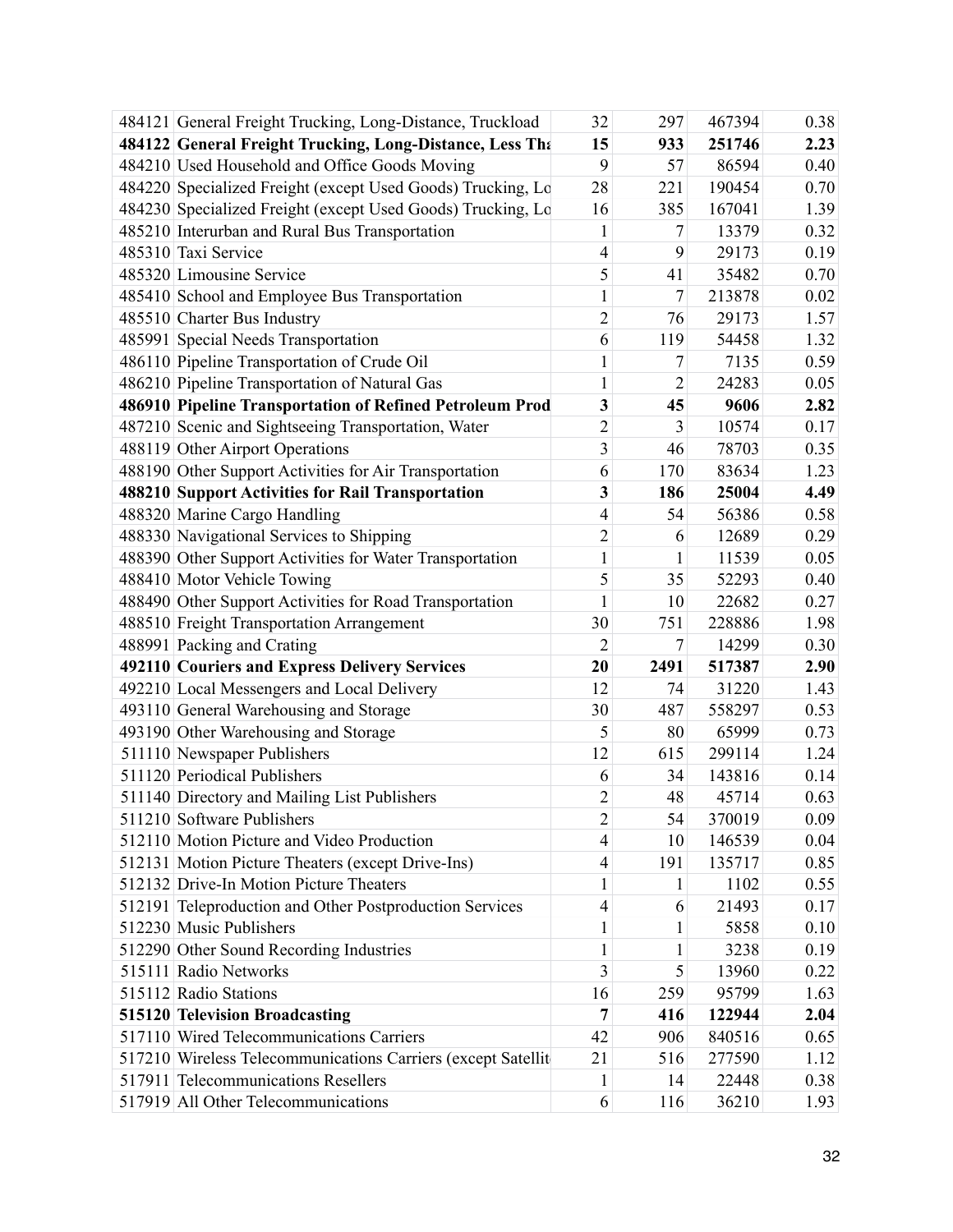| 519110 News Syndicates<br>$\mathbf{1}$<br>8869<br>1                                       | 0.07 |
|-------------------------------------------------------------------------------------------|------|
|                                                                                           |      |
| 519120 Libraries and Archives<br>$\mathbf{1}$<br>29041<br>1                               | 0.02 |
| 519130 Internet Publishing and Broadcasting and Web Search<br>$\mathbf{1}$<br>91134<br>13 | 0.09 |
| 519190 All Other Information Services<br>$\mathbf{1}$<br>2<br>10545                       | 0.11 |
| 128<br>1486<br>522110 Commercial Banking<br>1560061                                       | 0.57 |
| 522120 Savings Institutions<br>8<br>214905<br>62                                          | 0.17 |
| 522130 Credit Unions<br>51<br>496<br>254217                                               | 1.18 |
| 5<br>522220 Sales Financing<br>31<br>102981                                               | 0.18 |
| 522291 Consumer Lending<br>10<br>44<br>86320                                              | 0.31 |
| 522292 Real Estate Credit<br>12<br>101<br>225976                                          | 0.27 |
| 522298 All Other Nondepository Credit Intermediation<br>$\tau$<br>59146<br>30             | 0.31 |
| 8<br>522310 Mortgage and Nonmortgage Loan Brokers<br>58410<br>24                          | 0.25 |
| 522320 Financial Transactions Processing, Reserve, and Clear<br>5<br>77<br>128964         | 0.36 |
| 39<br>522390 Other Activities Related to Credit Intermediation<br>137<br>81557            | 1.01 |
| 14<br>114582<br>523110 Investment Banking and Securities Dealing<br>61                    | 0.32 |
| 523120 Securities Brokerage<br>63<br>410<br>353376                                        | 0.70 |
| $\overline{2}$<br>523130 Commodity Contracts Dealing<br>11048<br>8                        | 0.44 |
| $\mathbf{1}$<br>523140 Commodity Contracts Brokerage<br>7<br>9780                         | 0.43 |
| 5<br>523910 Miscellaneous Intermediation<br>33258<br>17                                   | 0.31 |
| 18<br>523920 Portfolio Management<br>239206<br>48                                         | 0.12 |
| 523930 Investment Advice<br>36<br>96916<br>91                                             | 0.57 |
| 3<br>523991 Trust, Fiduciary, and Custody Activities<br>16<br>52424                       | 0.18 |
| 524113 Direct Life Insurance Carriers<br>10<br>141<br>367048                              | 0.23 |
| 524114 Direct Health and Medical Insurance Carriers<br>12<br>965<br>473976                | 1.23 |
| 524126 Direct Property and Casualty Insurance Carriers<br>19<br>49<br>557892              | 0.05 |
| 524127 Direct Title Insurance Carriers<br>14<br>42<br>54934                               | 0.46 |
| 661891<br>524210 Insurance Agencies and Brokerages<br>242<br>1777                         | 1.62 |
| 524291 Claims Adjusting<br>18<br>37224<br>6                                               | 0.29 |
| 524292 Third Party Administration of Insurance and Pension F<br>14<br>108<br>151436       | 0.43 |
| 524298 All Other Insurance Related Activities<br>21<br>23906<br>$\overline{4}$            | 0.53 |
| 531110 Lessors of Residential Buildings and Dwellings<br>90<br>446<br>288022              | 0.93 |
| 163319<br>531120 Lessors of Nonresidential Buildings (except Miniware<br>42<br>525        | 1.94 |
| 531130 Lessors of Miniwarehouses and Self-Storage Units<br>38056<br>20<br>40              | 0.63 |
| 531190 Lessors of Other Real Estate Property<br>6<br>11<br>31758                          | 0.21 |
| 531210 Offices of Real Estate Agents and Brokers<br>64<br>264<br>297830                   | 0.53 |
| 33<br>531311 Residential Property Managers<br>278<br>379608                               | 0.44 |
| 531312 Nonresidential Property Managers<br>20<br>117<br>142926                            | 0.49 |
| 531320 Offices of Real Estate Appraisers<br>36376<br>10<br>153                            | 2.54 |
| 531390 Other Activities Related to Real Estate<br>8<br>30<br>67540                        | 0.27 |
| 532111 Passenger Car Rental<br>14<br>52<br>119882                                         | 0.26 |
| 532112 Passenger Car Leasing<br>7<br>7535<br>1                                            | 0.56 |
| 532120 Truck, Utility Trailer, and RV (Recreational Vehicle) R<br>16<br>136<br>48587      | 1.69 |
| 532210 Consumer Electronics and Appliances Rental<br>15<br>62<br>23469                    | 1.59 |
| 532220 Formal Wear and Costume Rental<br>3<br>$\overline{2}$<br>8952                      | 0.20 |
| 532230 Video Tape and Disc Rental<br>23<br>93207<br>198                                   | 1.28 |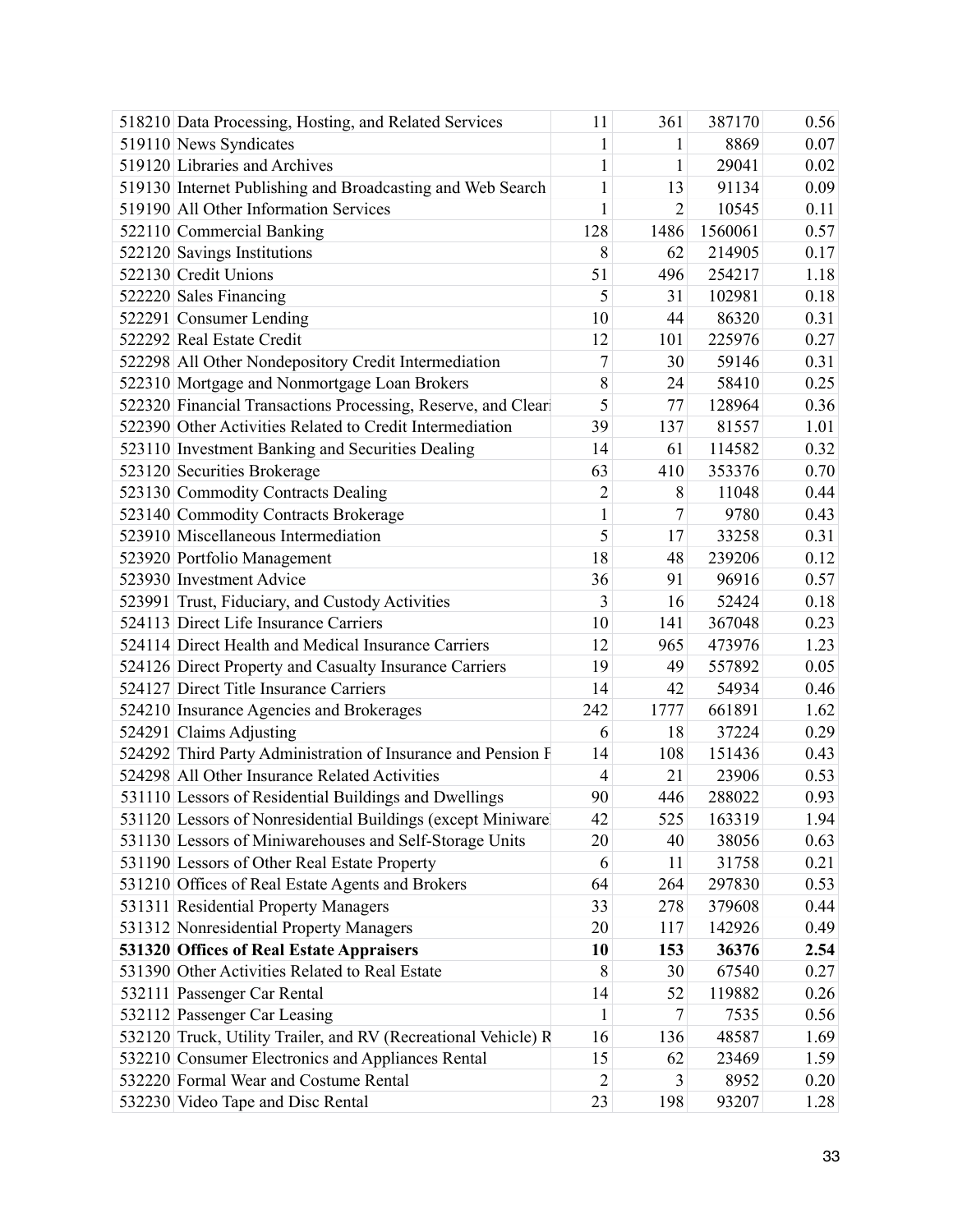| 532291 Home Health Equipment Rental                            | 7              | 99               | 36971   | 1.61 |
|----------------------------------------------------------------|----------------|------------------|---------|------|
| 532299 All Other Consumer Goods Rental                         | 5              | 47               | 38943   | 0.73 |
| 532310 General Rental Centers                                  | 8              | 43               | 26110   | 0.99 |
| 532411 Commercial Air, Rail, and Water Transportation E        | $\mathbf{1}$   | 31               | 6361    | 2.94 |
| 532412 Construction, Mining, and Forestry Machinery and Eq     | $\overline{2}$ | 16               | 53704   | 0.18 |
| 532420 Office Machinery and Equipment Rental and Leasing       | $\mathbf{1}$   | $\overline{2}$   | 5712    | 0.21 |
| 532490 Other Commercial and Industrial Machinery and Equip     | $\overline{7}$ | 51               | 88268   | 0.35 |
| 533110 Lessors of Nonfinancial Intangible Assets (except Cop   | $\mathbf{1}$   | 18               | 34168   | 0.32 |
| 541110 Offices of Lawyers                                      | 255            | 1698             | 1096617 | 0.93 |
| 541191 Title Abstract and Settlement Offices                   | 12             | 71               | 54571   | 0.78 |
| 541199 All Other Legal Services                                | 1              | 1                | 21560   | 0.03 |
| 541211 Offices of Certified Public Accountants                 | 68             | 719              | 444874  | 0.97 |
| 541213 Tax Preparation Services                                | 43             | 447              | 214697  | 1.26 |
| 541214 Payroll Services                                        | 11             | 85               | 419095  | 0.12 |
| 541219 Other Accounting Services                               | 35             | 296              | 210339  | 0.85 |
| 541310 Architectural Services                                  | 23             | 243              | 180378  | 0.81 |
| 541320 Landscape Architectural Services                        | 1              | 13               | 27465   | 0.29 |
| 541330 Engineering Services                                    | 82             | 1970             | 962017  | 1.23 |
| 541340 Drafting Services                                       | $\overline{2}$ | 3                | 9266    | 0.20 |
| 541350 Building Inspection Services                            | $\overline{4}$ | 12               | 14885   | 0.49 |
| 541360 Geophysical Surveying and Mapping Services              | $\mathbf{1}$   | $\overline{2}$   | 11563   | 0.10 |
| 541370 Surveying and Mapping (except Geophysical) Service      | 6              | 29               | 51158   | 0.34 |
| 541380 Testing Laboratories                                    | 9              | 87               | 109361  | 0.48 |
| 541410 Interior Design Services                                | 5              | 11               | 38153   | 0.17 |
| 541420 Industrial Design Services                              | 1              | $\overline{2}$   | 13534   | 0.09 |
| 541430 Graphic Design Services                                 | 18             | 69               | 55310   | 0.75 |
| 541511 Custom Computer Programming Services                    | 35             | 389              | 580250  | 0.40 |
| 541512 Computer Systems Design Services                        | 40             | 236              | 483286  | 0.29 |
| 541519 Other Computer Related Services                         | 6              | 19               | 175229  | 0.07 |
| 541611 Administrative Management and General Managemen         | 44             | 214              | 372105  | 0.35 |
| 541612 Human Resources Consulting Services                     | 13             | 202              | 96277   | 1.27 |
| 541613 Marketing Consulting Services                           | 16             | 86               | 129840  | 0.40 |
| 541614 Process, Physical Distribution, and Logistics Consultir | 9              | 175              | 74081   | 1.42 |
| 541618 Other Management Consulting Services                    | $\overline{4}$ | 9                | 17519   | 0.31 |
| 541620 Environmental Consulting Services                       | 9              | 39               | 70540   | 0.33 |
| 541690 Other Scientific and Technical Consulting Services      | 15             | 78               | 102370  | 0.46 |
| 541712 Research and Development in the Physical, Engineerir    | 10             | 320              | 501337  | 0.38 |
| 541720 Research and Development in the Social Sciences and     | 1              | $\boldsymbol{0}$ | 38676   | 0.00 |
| 541810 Advertising Agencies                                    | 22             | 189              | 157118  | 0.73 |
| 541820 Public Relations Agencies                               | 1              | 11               | 50018   | 0.13 |
| 541850 Outdoor Advertising                                     | $\overline{2}$ | 32               | 28980   | 0.67 |
| 541860 Direct Mail Advertising                                 | 6              | 31               | 60841   | 0.31 |
| 541890 Other Services Related to Advertising                   | 9              | 77               | 89468   | 0.52 |
| 541910 Marketing Research and Public Opinion Polling           | 10             | 670              | 111708  | 3.62 |
| 541921 Photography Studios, Portrait                           | 25             | 112              | 73937   | 0.91 |
| 541922 Commercial Photography                                  | $\overline{4}$ | 14               | 10395   | 0.81 |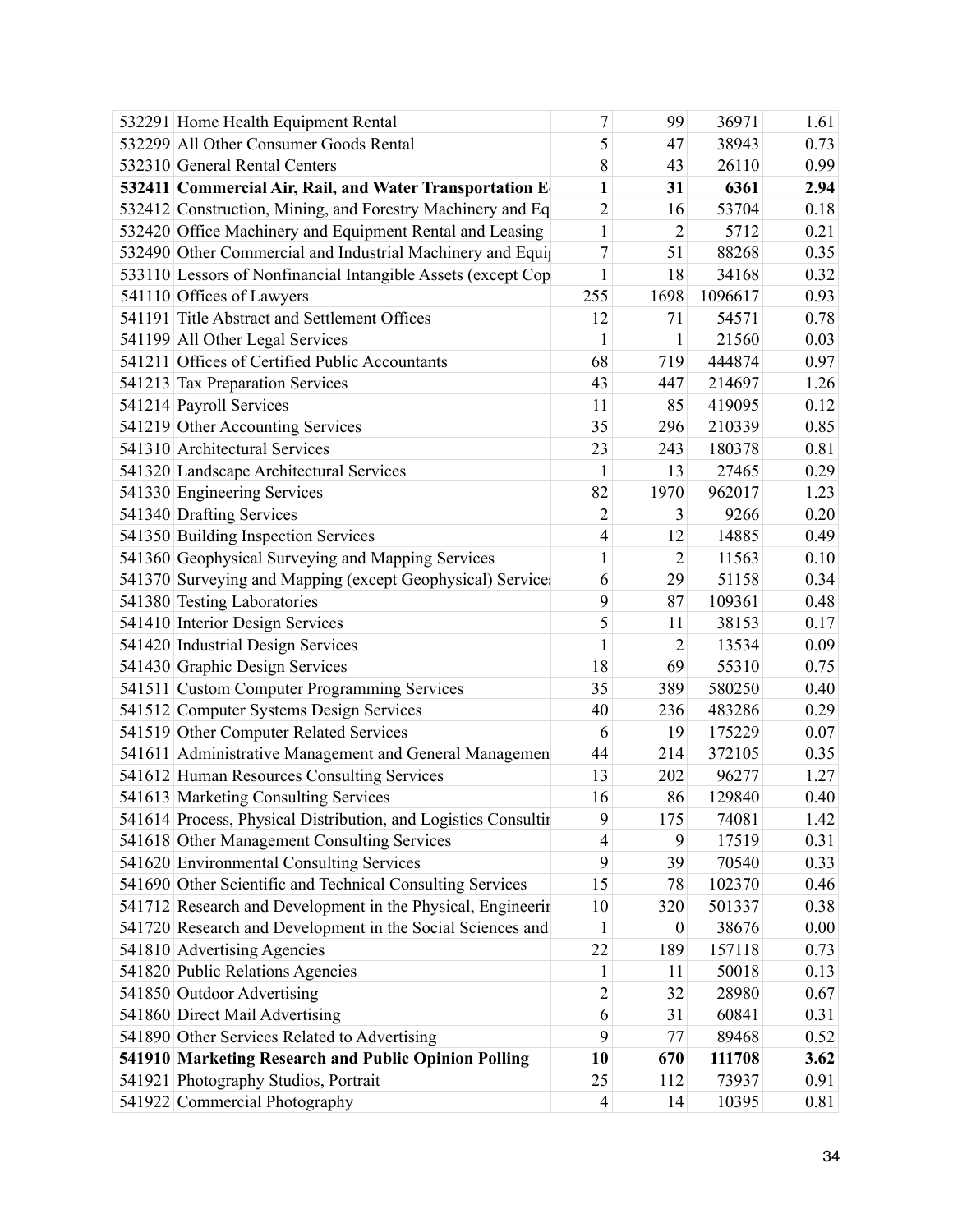| 541930 Translation and Interpretation Services                 | 3                       | 24             | 19747   | 0.73 |
|----------------------------------------------------------------|-------------------------|----------------|---------|------|
| 541940 Veterinary Services                                     | 33                      | 386            | 299884  | 0.78 |
| 541990 All Other Professional, Scientific, and Technical Servi | $\tau$                  | 11             | 92070   | 0.07 |
| 551112 Offices of Other Holding Companies                      | 10                      | 566            | 120048  | 2.84 |
| 551114 Corporate, Subsidiary, and Regional Managing Offices    | 110                     | 5486           | 2719668 | 1.22 |
| 561110 Office Administrative Services                          | 31                      | 519            | 440383  | 0.71 |
| 561210 Facilities Support Services                             | 9                       | 238            | 224306  | 0.64 |
| 561311 Employment Placement Agencies                           | 11                      | 231            | 187363  | 0.74 |
| 561312 Executive Search Services                               | $\overline{4}$          | 5              | 28647   | 0.11 |
| 561320 Temporary Help Services                                 | 63                      | 3576           | 2156660 | 1.00 |
| 561330 Professional Employer Organizations                     | 15                      | 858            | 1917637 | 0.27 |
| <b>561410 Document Preparation Services</b>                    | 7                       | 140            | 40941   | 2.06 |
| 561421 Telephone Answering Services                            | $\overline{4}$          | 51             | 58476   | 0.53 |
| 561422 Telemarketing Bureaus and Other Contact Centers         | 8                       | 143            | 373833  | 0.23 |
| 561431 Private Mail Centers                                    | $\overline{4}$          | 10             | 20737   | 0.29 |
| 561439 Other Business Service Centers (including Copy Shop     | 12                      | 120            | 68214   | 1.06 |
| <b>561440 Collection Agencies</b>                              | 10                      | 656            | 149635  | 2.64 |
| 561450 Credit Bureaus                                          | 1                       | 15             | 19079   | 0.47 |
| 561492 Court Reporting and Stenotype Services                  | 6                       | 25             | 14308   | 1.05 |
| 561499 All Other Business Support Services                     | $\overline{4}$          | 39             | 66984   | 0.35 |
| 561510 Travel Agencies                                         | 15                      | 57             | 106576  | 0.32 |
| 561520 Tour Operators                                          | $\mathbf{1}$            | $\overline{2}$ | 26320   | 0.05 |
| 561591 Convention and Visitors Bureaus                         | $\mathbf{1}$            | 12             | 10687   | 0.68 |
| 561599 All Other Travel Arrangement and Reservation Service    | 5                       | 94             | 90571   | 0.63 |
| 561611 Investigation Services                                  | $\overline{2}$          | 22             | 40347   | 0.33 |
| 561612 Security Guards and Patrol Services                     | 21                      | 1151           | 608593  | 1.14 |
| 561613 Armored Car Services                                    | $\overline{2}$          | 67             | 27767   | 1.45 |
| 561621 Security Systems Services (except Locksmiths)           | 11                      | 241            | 100824  | 1.44 |
| 561622 Locksmiths                                              | $\overline{4}$          | 24             | 15148   | 0.96 |
| 561710 Exterminating and Pest Control Services                 | 11                      | 65             | 94275   | 0.42 |
| <b>561720 Janitorial Services</b>                              | 87                      | 8457           | 926049  | 5.51 |
| 561730 Landscaping Services                                    | 127                     | 521            | 517238  | 0.61 |
| 561740 Carpet and Upholstery Cleaning Services                 | 19                      | 122            | 36743   | 2.00 |
| 561790 Other Services to Buildings and Dwellings               | 15                      | 107            | 52088   | 1.24 |
| 561910 Packaging and Labeling Services                         | $\overline{4}$          | 56             | 42131   | 0.80 |
| 561920 Convention and Trade Show Organizers                    | 3                       | 13             | 75529   | 0.10 |
| 561990 All Other Support Services                              | 19                      | 164            | 165939  | 0.60 |
| 562111 Solid Waste Collection                                  | $\mathfrak{Z}$          | 31             | 171515  | 0.11 |
| 562119 Other Waste Collection                                  | $\mathbf{1}$            | 3              | 6906    | 0.26 |
| 562211 Hazardous Waste Treatment and Disposal                  | 6                       | 176            | 20649   | 5.14 |
| 562212 Solid Waste Landfill                                    | $\overline{2}$          | 9              | 18518   | 0.29 |
| 562219 Other Nonhazardous Waste Treatment and Disposa          | $\overline{\mathbf{c}}$ | 22             | 2710    | 4.90 |
| 562910 Remediation Services                                    | 6                       | 347            | 67209   | 3.11 |
| 562920 Materials Recovery Facilities                           | $\overline{c}$          | 31             | 16137   | 1.16 |
| 562991 Septic Tank and Related Services                        | $\overline{3}$          | 12             | 20315   | 0.36 |
| 562998 All Other Miscellaneous Waste Management Servic         | 6                       | 124            | 11018   | 6.79 |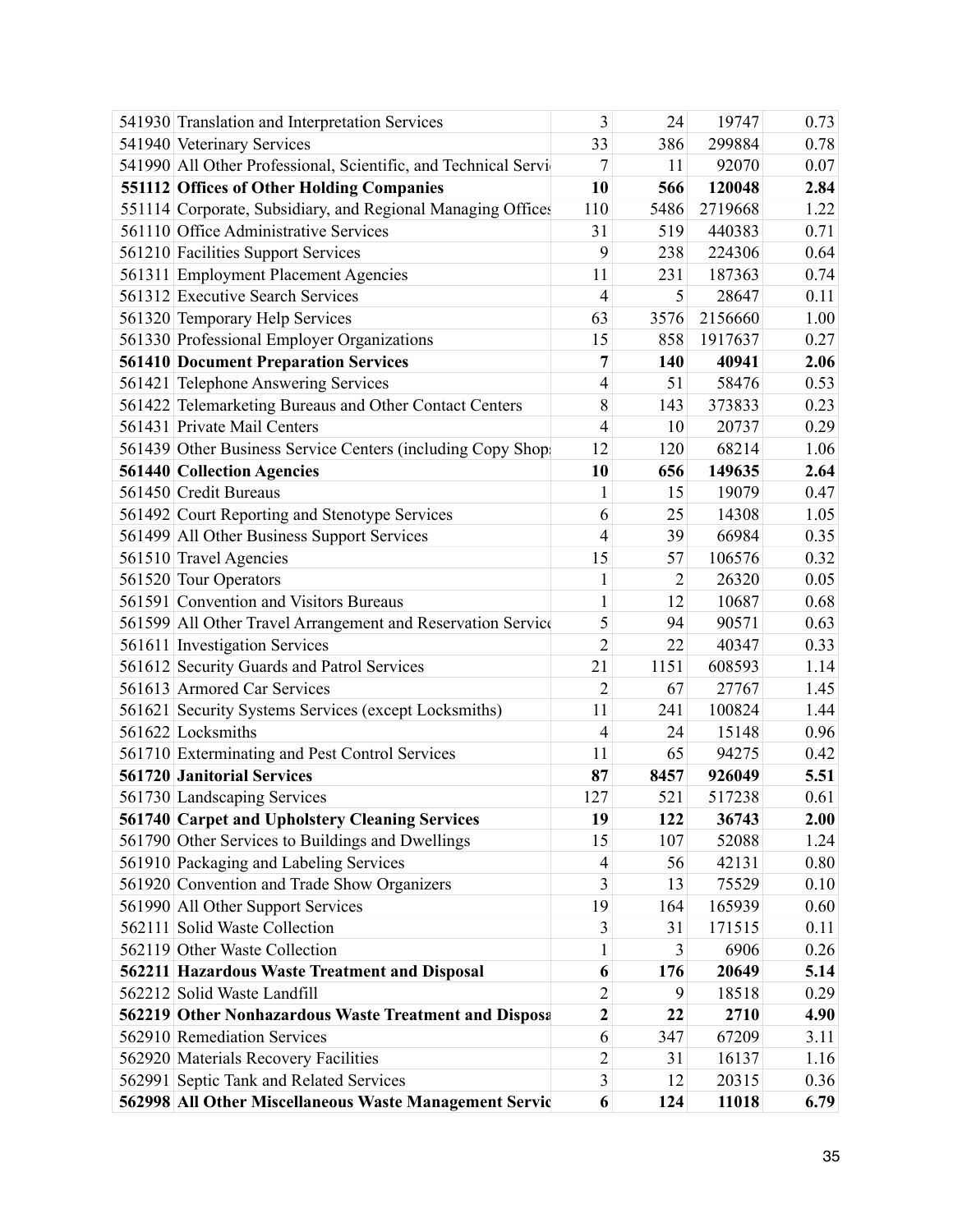| 611110 Elementary and Secondary Schools                       | 51             | 3272  | 853763  | 2.31 |
|---------------------------------------------------------------|----------------|-------|---------|------|
| 611210 Junior Colleges                                        | 7              | 286   | 87936   | 1.96 |
| 611310 Colleges, Universities, and Professional Schools       | 5              | 689   | 1674984 | 0.25 |
| 611420 Computer Training                                      | $\mathbf{1}$   | 3     | 15442   | 0.12 |
| 611430 Professional and Management Development Training       | 7              | 21    | 39354   | 0.32 |
| 611511 Cosmetology and Barber Schools                         | $\overline{4}$ | 27    | 16959   | 0.96 |
| 611512 Flight Training                                        | $\mathbf{1}$   | 71    | 14517   | 2.95 |
| 611513 Apprenticeship Training                                | $\overline{2}$ | 33    | 15354   | 1.30 |
| 611519 Other Technical and Trade Schools                      | 11             | 44    | 70517   | 0.38 |
| 611610 Fine Arts Schools                                      | 16             | 93    | 75527   | 0.74 |
| 611620 Sports and Recreation Instruction                      | 9              | 106   | 79202   | 0.81 |
| 611691 Exam Preparation and Tutoring                          | 11             | 152   | 104084  | 0.88 |
| 611692 Automobile Driving Schools                             | 3              | 94    | 13459   | 4.21 |
| 611699 All Other Miscellaneous Schools and Instruction        | 5              | 94    | 32766   | 1.73 |
| 611710 Educational Support Services                           | 7              | 44    | 78106   | 0.34 |
| 621111 Offices of Physicians (except Mental Health Specialist | 369            | 4843  | 2178108 | 1.34 |
| 621112 Offices of Physicians, Mental Health Specialists       | 22             | 55    | 41616   | 0.80 |
| 621210 Offices of Dentists                                    | 177            | 1482  | 841673  | 1.06 |
| 621310 Offices of Chiropractors                               | 51             | 159   | 120620  | 0.79 |
| 621320 Offices of Optometrists                                | 27             | 160   | 107484  | 0.90 |
| 621330 Offices of Mental Health Practitioners (except Physici | 23             | 109   | 81256   | 0.81 |
| 621340 Offices of Physical, Occupational and Speech Thera     | 45             | 1086  | 259336  | 2.53 |
| 621391 Offices of Podiatrists                                 | 18             | 79    | 36528   | 1.30 |
| 621399 Offices of All Other Miscellaneous Health Practitioner | 15             | 155   | 47625   | 1.96 |
| 621410 Family Planning Centers                                | 6              | 31    | 21610   | 0.86 |
| 621420 Outpatient Mental Health and Substance Abuse Ce        | 19             | 909   | 197455  | 2.78 |
| 621492 Kidney Dialysis Centers                                | 11             | 238   | 86805   | 1.65 |
| 621493 Freestanding Ambulatory Surgical and Emergency Cer     | 14             | 196   | 108477  | 1.09 |
| 621498 All Other Outpatient Care Centers                      | 19             | 160   | 244978  | 0.39 |
| 621511 Medical Laboratories                                   | 9              | 487   | 151905  | 1.93 |
| 621512 Diagnostic Imaging Centers                             | 12             | 78    | 94354   | 0.50 |
| 621610 Home Health Care Services                              | 45             | 2157  | 1104809 | 1.18 |
| 621910 Ambulance Services                                     | 8              | 1047  | 148751  | 4.24 |
| 621991 Blood and Organ Banks                                  | 5              | 360   | 75739   | 2.87 |
| 621999 All Other Miscellaneous Ambulatory Health Care Serv    | 7              | 72    | 59894   | 0.72 |
| 622110 General Medical and Surgical Hospitals                 | 8              | 16637 | 5188753 | 1.93 |
| 622210 Psychiatric and Substance Abuse Hospitals              | 3              | 404   | 216301  | 1.13 |
| 622310 Specialty (except Psychiatric and Substance Abuse) Ho  | $\overline{c}$ | 218   | 253869  | 0.52 |
| 623110 Nursing Care Facilities (Skilled Nursing Facilities)   | 31             | 3881  | 1613630 | 1.45 |
| 623210 Residential Intellectual and Developmental Disabili    | 37             | 1633  | 476209  | 2.07 |
| 623220 Residential Mental Health and Substance Abuse Facili   | 13             | 126   | 154119  | 0.49 |
| 623311 Continuing Care Retirement Communities                 | 15             | 1405  | 468371  | 1.81 |
| 623312 Assisted Living Facilities for the Elderly             | 11             | 184   | 319197  | 0.35 |
| 623990 Other Residential Care Facilities                      | 5              | 49    | 149236  | 0.20 |
| 624110 Child and Youth Services                               | 15             | 245   | 163179  | 0.91 |
| 624120 Services for the Elderly and Persons with Disabilities | 34             | 724   | 707722  | 0.62 |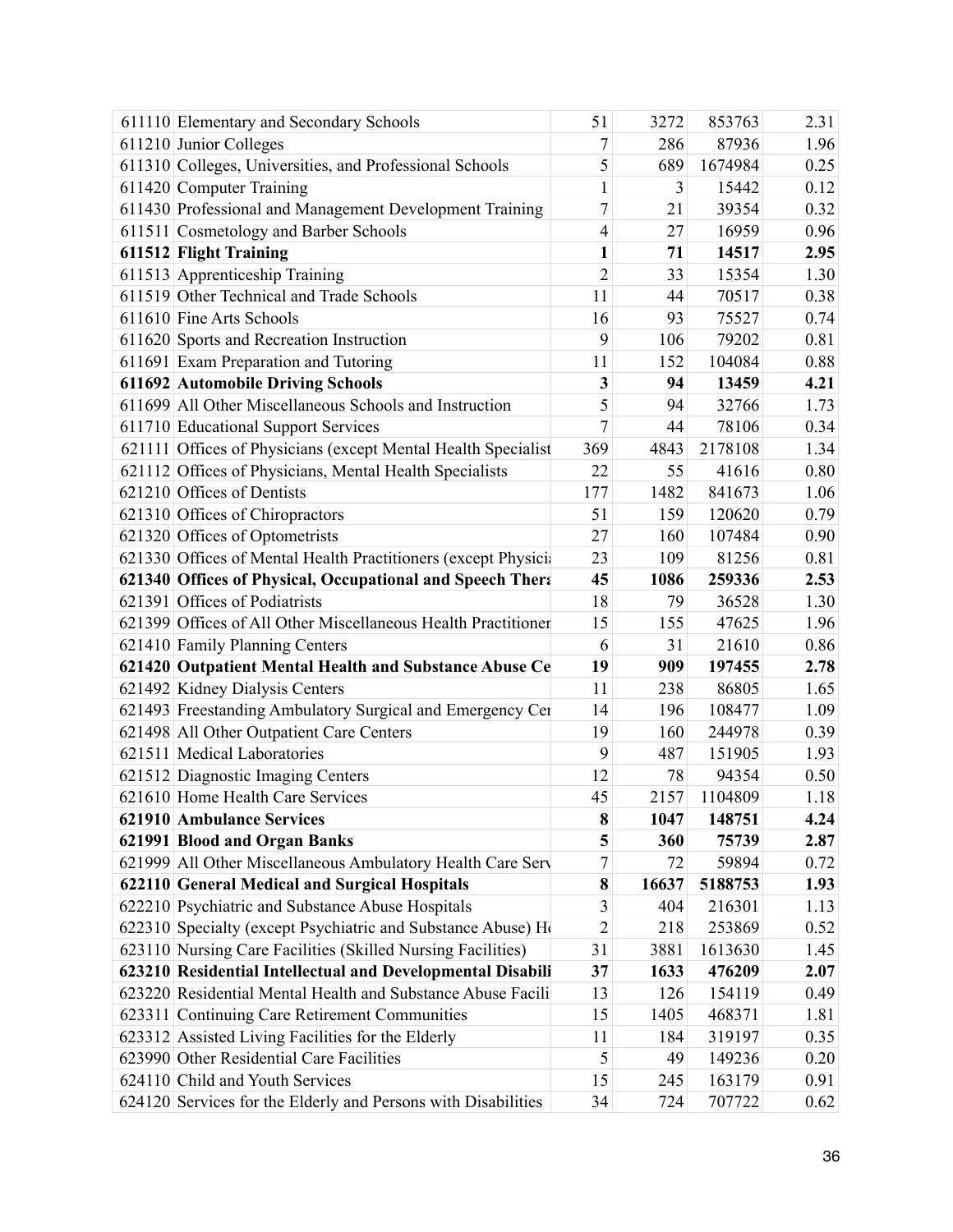| 624190 Other Individual and Family Services                  | 38                      | 561            | 410923  | 0.82  |
|--------------------------------------------------------------|-------------------------|----------------|---------|-------|
| 624210 Community Food Services                               | 6                       | 66             | 34080   | 1.17  |
| 624221 Temporary Shelters                                    | $\overline{4}$          | 39             | 67961   | 0.35  |
| 624229 Other Community Housing Services                      | 9                       | 135            | 47423   | 1.72  |
| 624230 Emergency and Other Relief Services                   | $\overline{2}$          | 37             | 23771   | 0.94  |
| 624310 Vocational Rehabilitation Services                    | 12                      | 1024           | 326665  | 1.89  |
| 624410 Child Day Care Services                               | 121                     | 1497           | 869468  | 1.04  |
| 711110 Theater Companies and Dinner Theaters                 | 4                       | 82             | 65174   | 0.76  |
| 711130 Musical Groups and Artists                            | 5                       | 160            | 36768   | 2.62  |
| 711190 Other Performing Arts Companies                       | $\mathbf{1}$            | $\overline{2}$ | 9314    | 0.13  |
| 711212 Racetracks                                            | $\overline{2}$          | 37             | 47677   | 0.47  |
| 711310 Promoters of Performing Arts, Sports, and Similar Eve | $\overline{4}$          | 20             | 99982   | 0.12  |
| 711320 Promoters of Performing Arts, Sports, and Similar     | $\overline{\mathbf{4}}$ | 119            | 24661   | 2.91  |
| 711510 Independent Artists, Writers, and Performers          | 4                       | 19             | 43130   | 0.27  |
| 712110 Museums                                               | 5                       | 373            | 82434   | 2.73  |
| 712120 Historical Sites                                      | $\mathbf{1}$            | $\tau$         | 9843    | 0.43  |
| 712130 Zoos and Botanical Gardens                            | $\overline{\mathbf{c}}$ | 726            | 30127   | 14.53 |
| 713120 Amusement Arcades                                     | $\overline{4}$          | 14             | 30154   | 0.28  |
| 713290 Other Gambling Industries                             | $\mathbf{1}$            | $\overline{2}$ | 56075   | 0.02  |
| 713910 Golf Courses and Country Clubs                        | 19                      | 400            | 302486  | 0.80  |
| 713930 Marinas                                               | 12                      | 61             | 26643   | 1.38  |
| <b>713940 Fitness and Recreational Sports Centers</b>        | 48                      | 1915           | 564712  | 2.04  |
| 713950 Bowling Centers                                       | 11                      | 214            | 78058   | 1.65  |
| 713990 All Other Amusement and Recreation Industries         | 15                      | 70             | 92785   | 0.45  |
| 721110 Hotels (except Casino Hotels) and Motels              | 47                      | 1067           | 1391932 | 0.46  |
| 721191 Bed-and-Breakfast Inns                                | $\mathbf{1}$            | 4              | 14081   | 0.17  |
| 721211 RV (Recreational Vehicle) Parks and Campgrounds       | $\mathbf{1}$            | $\overline{2}$ | 18108   | 0.07  |
| 721214 Recreational and Vacation Camps (except Campground    | $\overline{2}$          | 3              | 19658   | 0.09  |
| 721310 Rooming and Boarding Houses                           | $\overline{2}$          | 13             | 10449   | 0.75  |
| 722110 Rooming and Boarding Houses                           | 343                     | 8435           | 4505221 | 1.13  |
| 722211 Rooming and Boarding Houses                           | 350                     | 6501           | 3431866 | 1.14  |
| 722212 Rooming and Boarding Houses                           | 10                      | 205            | 145527  | 0.85  |
| 722213 Rooming and Boarding Houses                           | 75                      | 741            | 533662  | 0.84  |
| 722310 Food Service Contractors                              | 27                      | 786            | 505516  | 0.94  |
| 722320 Caterers                                              | 15                      | 424            | 128785  | 1.99  |
| 722330 Mobile Food Services                                  | 1                       | $\overline{2}$ | 6441    | 0.19  |
| 722410 Drinking Places (Alcoholic Beverages)                 | 127                     | 757            | 347634  | 1.31  |
| 811111 General Automotive Repair                             | 131                     | 656            | 312939  | 1.26  |
| 811112 Automotive Exhaust System Repair                      | $\bf{8}$                | 44             | 7993    | 3.32  |
| 811113 Automotive Transmission Repair                        | 8                       | 43             | 20585   | 1.26  |
| 811118 Other Automotive Mechanical and Electrical Repair ar  | $\tau$                  | 45             | 19776   | 1.37  |
| 811121 Automotive Body, Paint, and Interior Repair and Main  | 42                      | 403            | 208644  | 1.16  |
| 811122 Automotive Glass Replacement Shops                    | 6                       | 37             | 27812   | 0.80  |
| 811191 Automotive Oil Change and Lubrication Shops           | 10                      | 21             | 62507   | 0.20  |
| 811192 Car Washes                                            | 38                      | 285            | 132277  | 1.30  |
| 811198 All Other Automotive Repair and Maintenance           | $\overline{2}$          | 5              | 13098   | 0.23  |
|                                                              |                         |                |         |       |